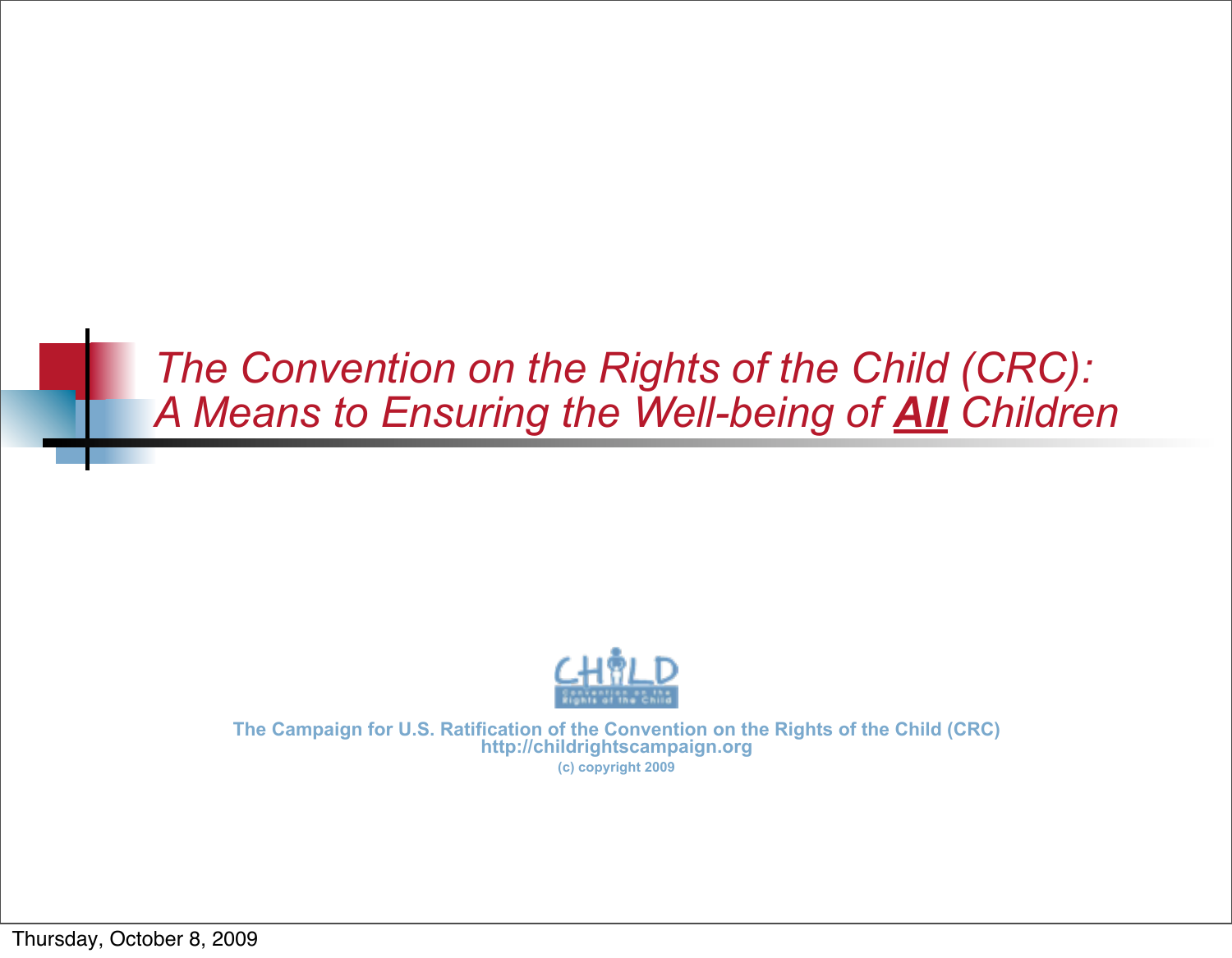# *A Holistic Approach to Universal Child Well-being*

• The CRC is the most comprehensive, nearly unanimously ratified human rights treaty.

• It is the only international treaty to incorporate the full range of human rights-civil, cultural, economic, political, and social- into a single document.

- The Convention was drafted with the specific purpose to **promote and protect** the rights of all children.
- In laying out the comprehensive rights of children, the CRC challenges us to:
	- **. View children in the context of their environment**
	- **. View children as active holders of rights as opposed to passive recipients of care**
	- **. View children in light of who they become**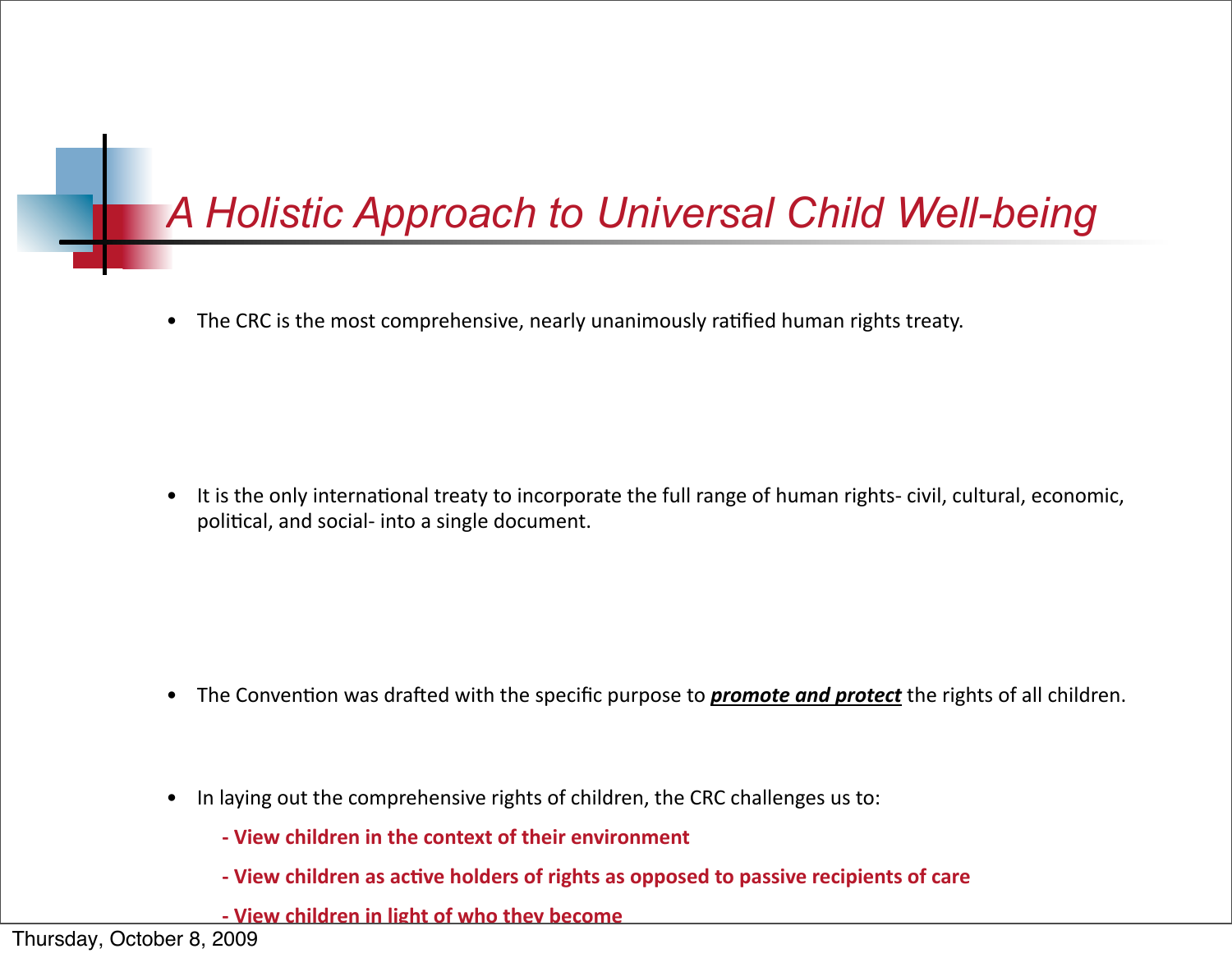## *Background: The Path to the CRC*

1924: Declaration of the Rights of the Child. Regardless of race, nationality or creed, children have the right to survival, food, shelter, health care, humanitarian relief, and protection from exploitation.

**1948:** UN General Assembly adopted the Universal Declaration of Human Rights.

**1959:** 2<sup>nd</sup> Declaration of the Rights of the Child. Additional provisions- right to an identity, family, education, and freedom from discrimination.

**1979-1989:** Drafting of the CRC.

**November 20, 1989: UN General Assembly adopted the CRC.** 

**September 2, 1990:** Following ratification by 20 countries, the CRC became international law.

**2008:** 193 countries have ratified the CRC. **Somalia and the U.S.** are the only two UN members that have not done so.

Thursday, October 8, 2009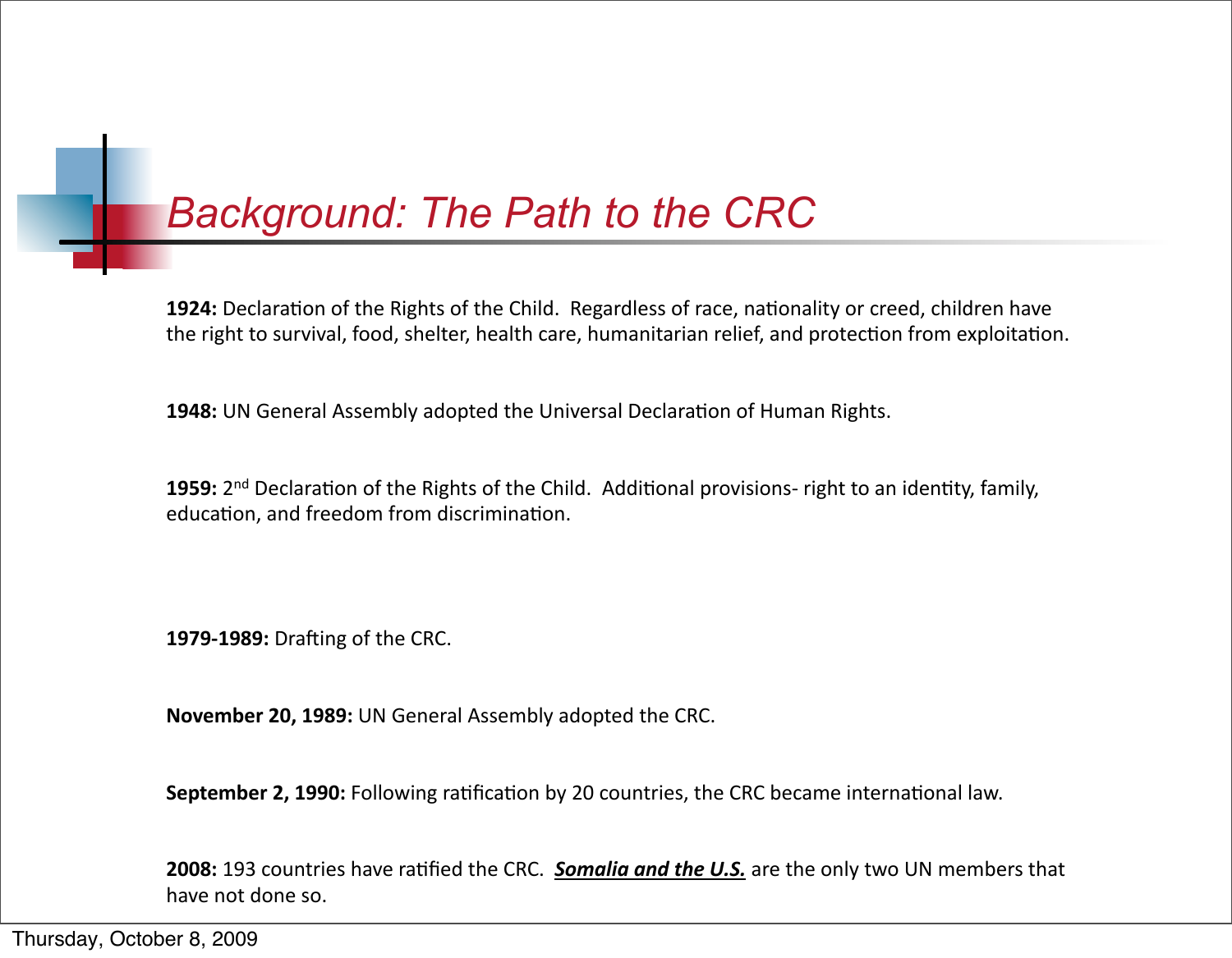

• The CRC recognizes a child as a *person* who is entitled to an *identity*– a name, a family, and a nationality- and the full array of human rights.

• It defines a child as an individual *under age 18*.

- The Convention specifies that a child's **best interest** be of primary consideration in all decisions which affect them.
- It is based upon *four underlying themes*:

**!! ! ! Survival ! ! ! ! Development ! ! ! ! Protec5on Participation**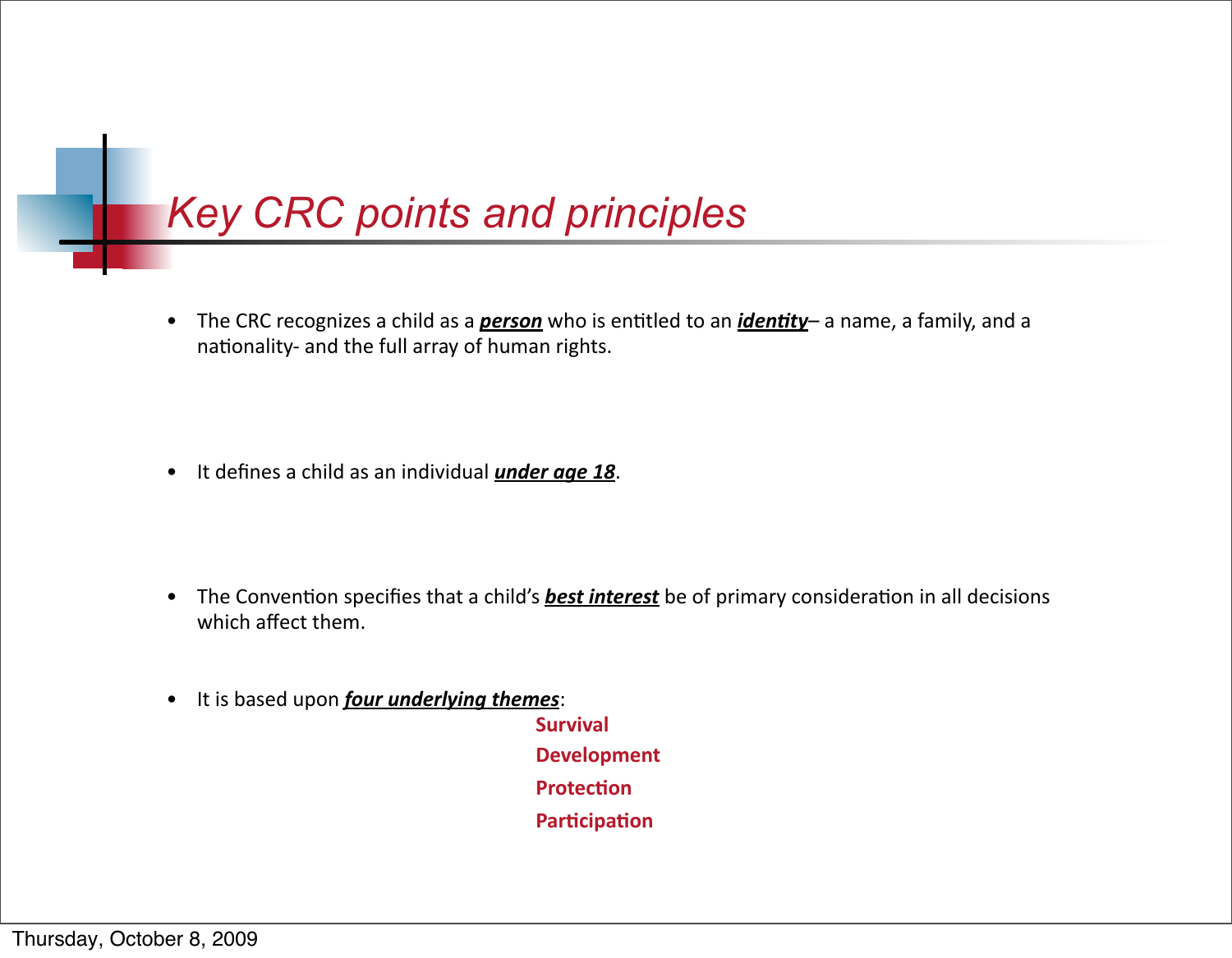



**© Photographer: Michael Macsuga; Image from BigStockPhoto.com**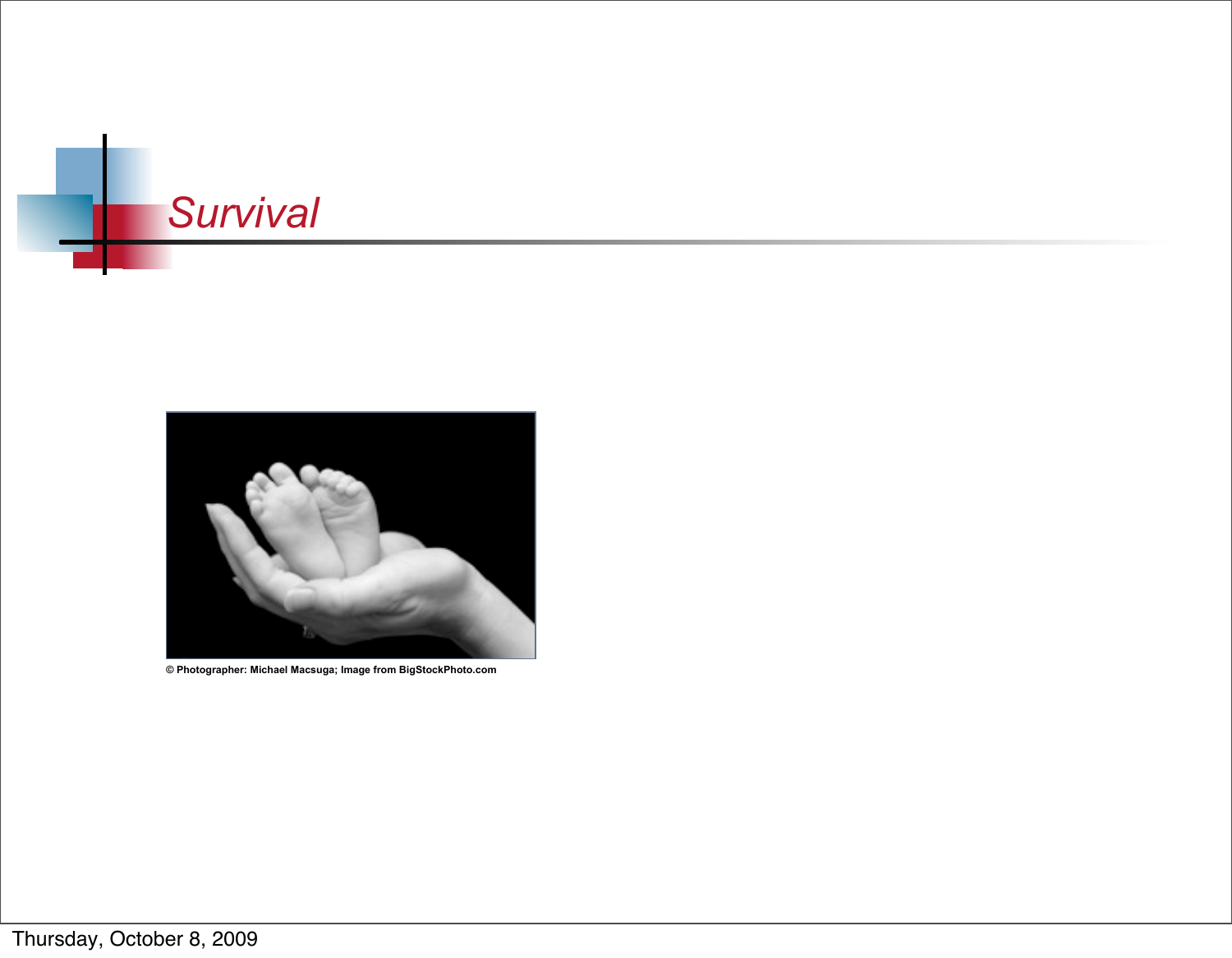



**© Photographer: Michael Macsuga; Image from BigStockPhoto.com**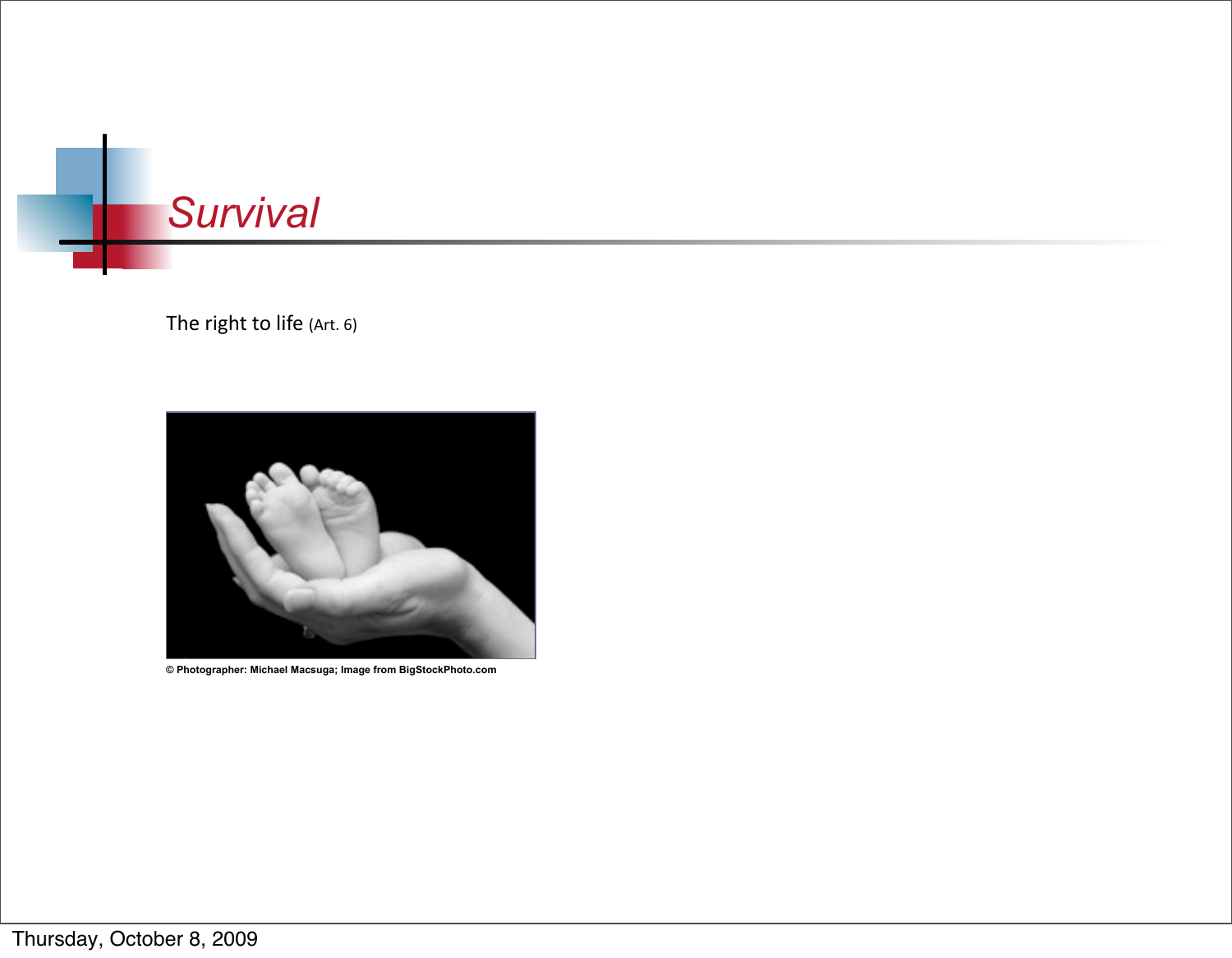



**© Photographer: Michael Macsuga; Image from BigStockPhoto.com**

The right to access/receive health care services (Art. 24)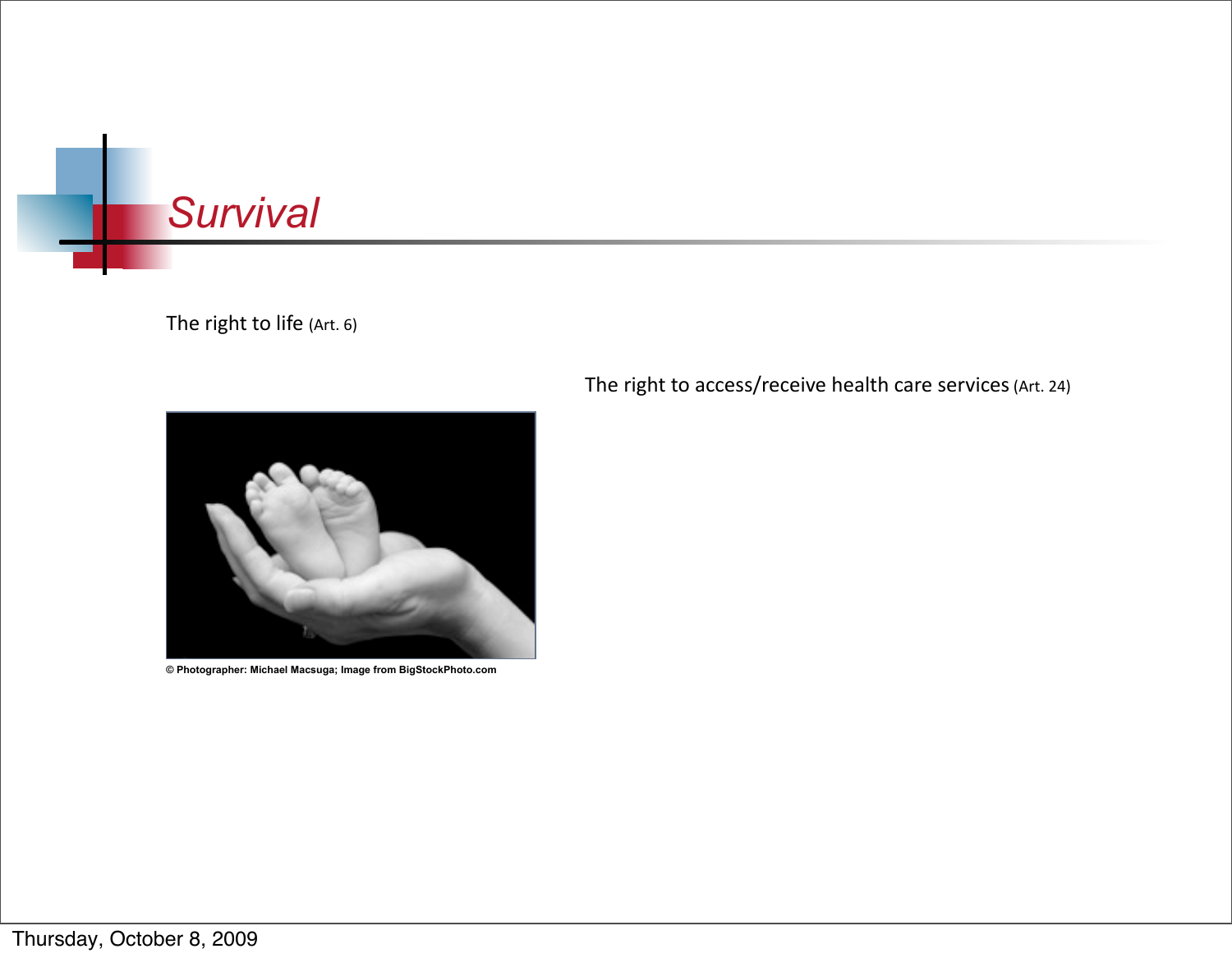



**© Photographer: Michael Macsuga; Image from BigStockPhoto.com**

The right to access/receive health care services (Art. 24)

The right to safe, clean drinking water, nutritious food, adequate sanitation, and healthy environmental conditions (Art. 24)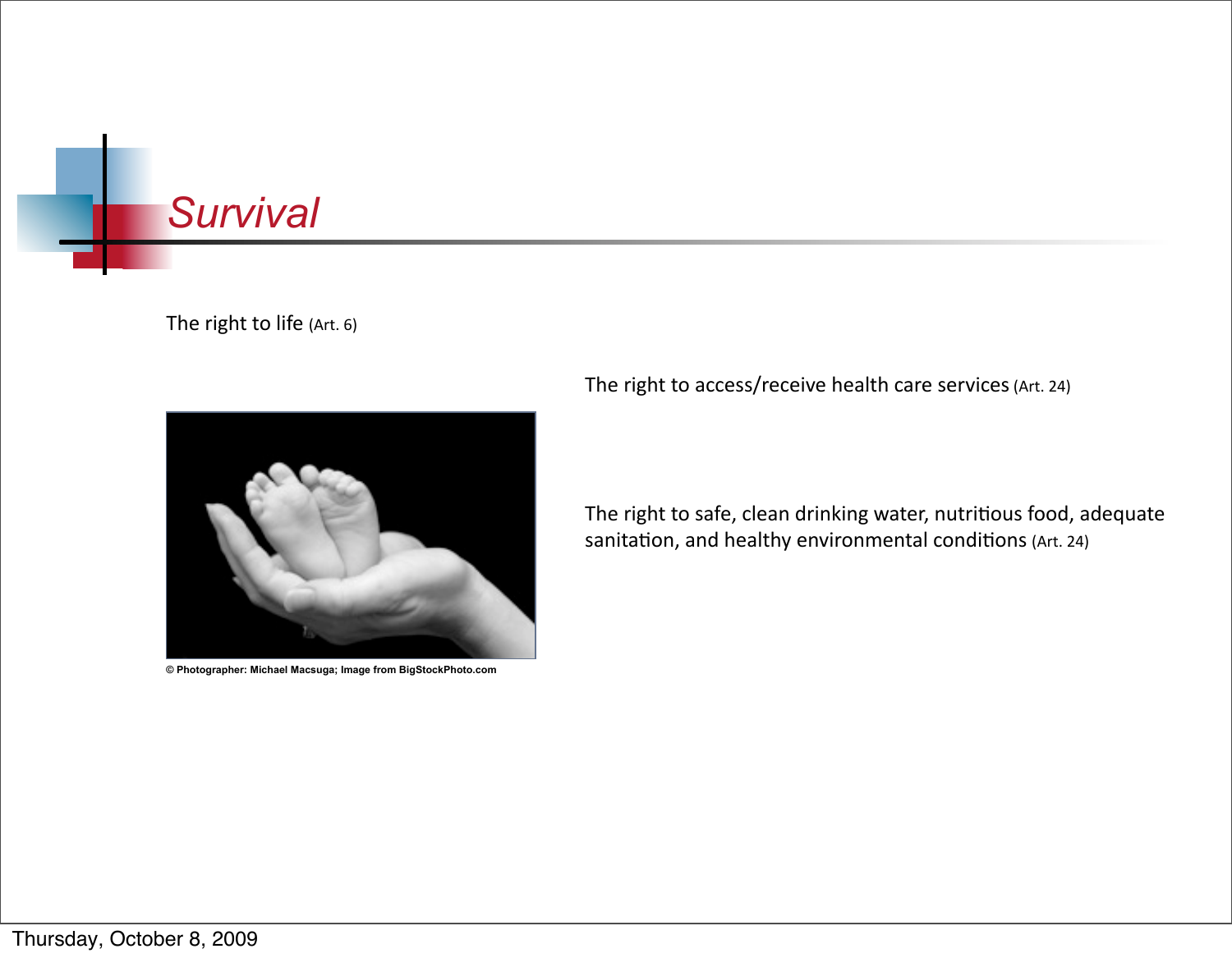



**© Photographer: Michael Macsuga; Image from BigStockPhoto.com**

The right to access/receive health care services (Art. 24)

The right to safe, clean drinking water, nutritious food, adequate sanitation, and healthy environmental conditions (Art. 24)

The right to an adequate standard of living that ensures children's physical and emotional needs are fulfilled (Art. 27)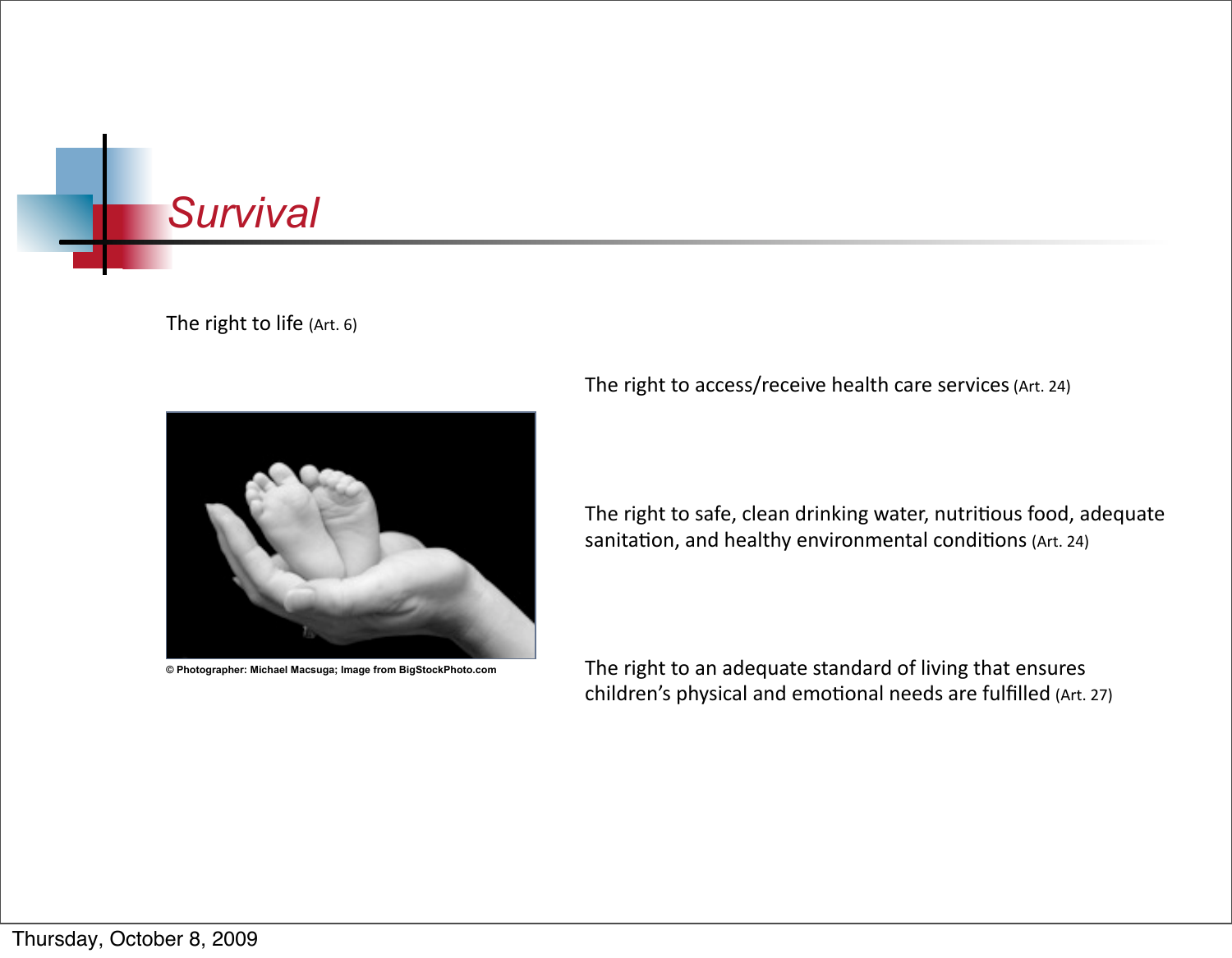



**© Photographer: Michael Macsuga; Image from BigStockPhoto.com**

The right to access/receive health care services (Art. 24)

The right to safe, clean drinking water, nutritious food, adequate sanitation, and healthy environmental conditions (Art. 24)

The right to an adequate standard of living that ensures children's physical and emotional needs are fulfilled (Art. 27)

The right to proper treatment and care for children afflicted with disabilities or victimized by abuse and neglect (Art. 39)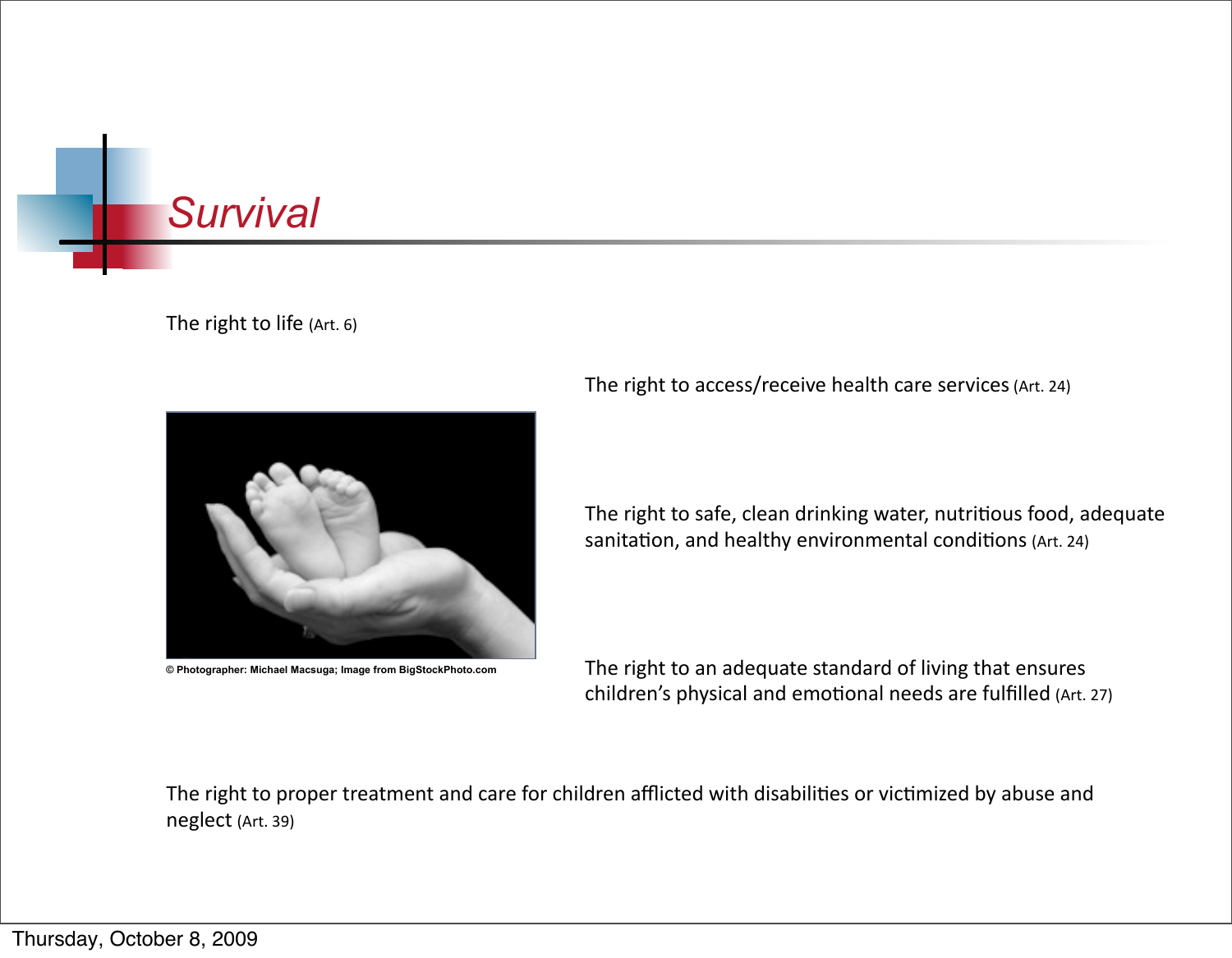



**© Photographer: Linda Fiorini; Image from Dreamstime.com**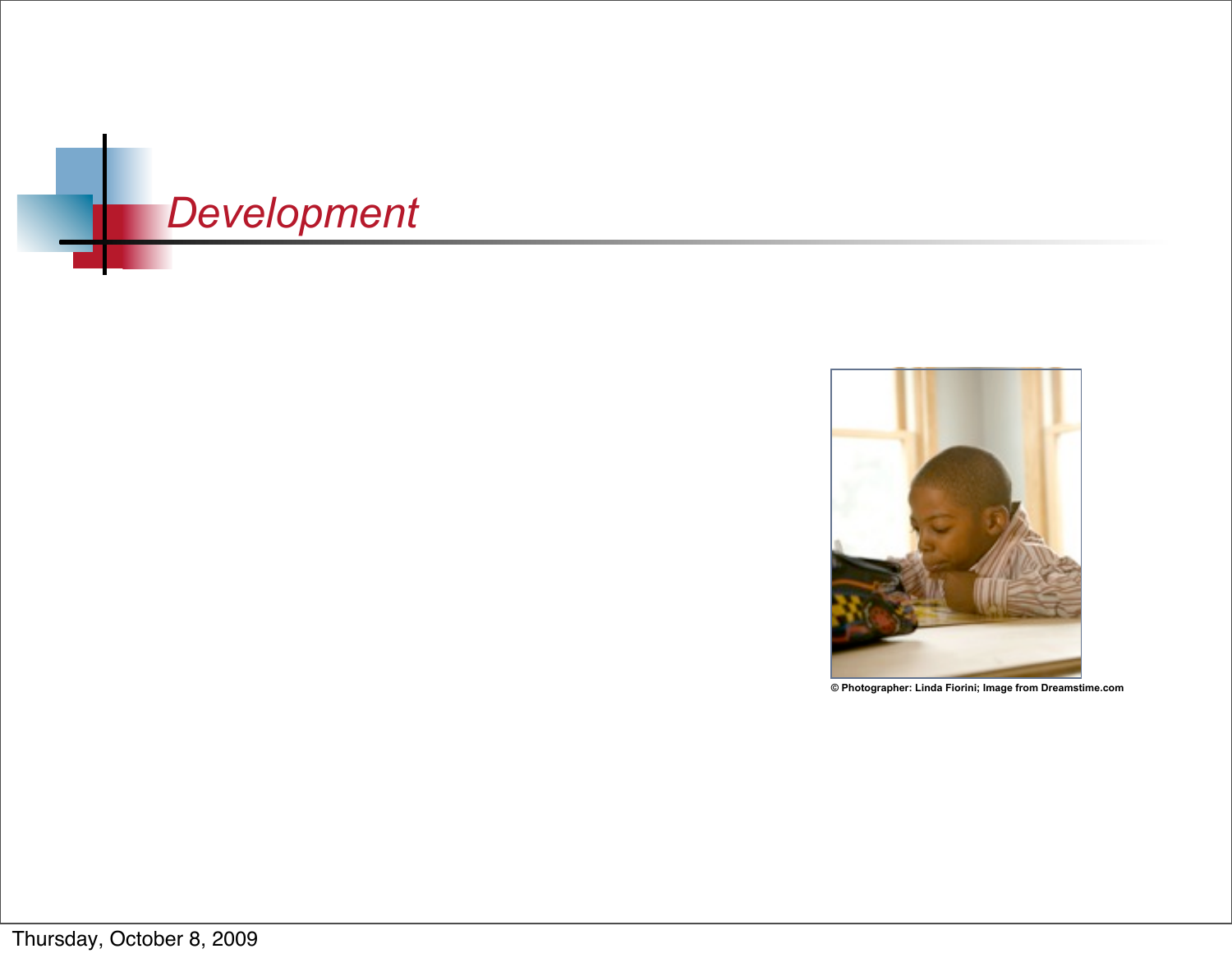## *Development*

The right to access child and age-appropriate information that enhances overall well-being, facilitates respect for human rights (Art. 17)

The right to social assistance programs, such as Head and Healthy Start programs, Medicaid, SCHIP, TANF, etc. (Art. 26)

The right to free and compulsory primary education and increased access to secondary and vocational education (Art. 28)

**© Photographer: Linda Fiorini; Image from Dreamstime.com**

The right to an education that assists children in reaching their fullest potential and prepares them for adulthood (Art. 29)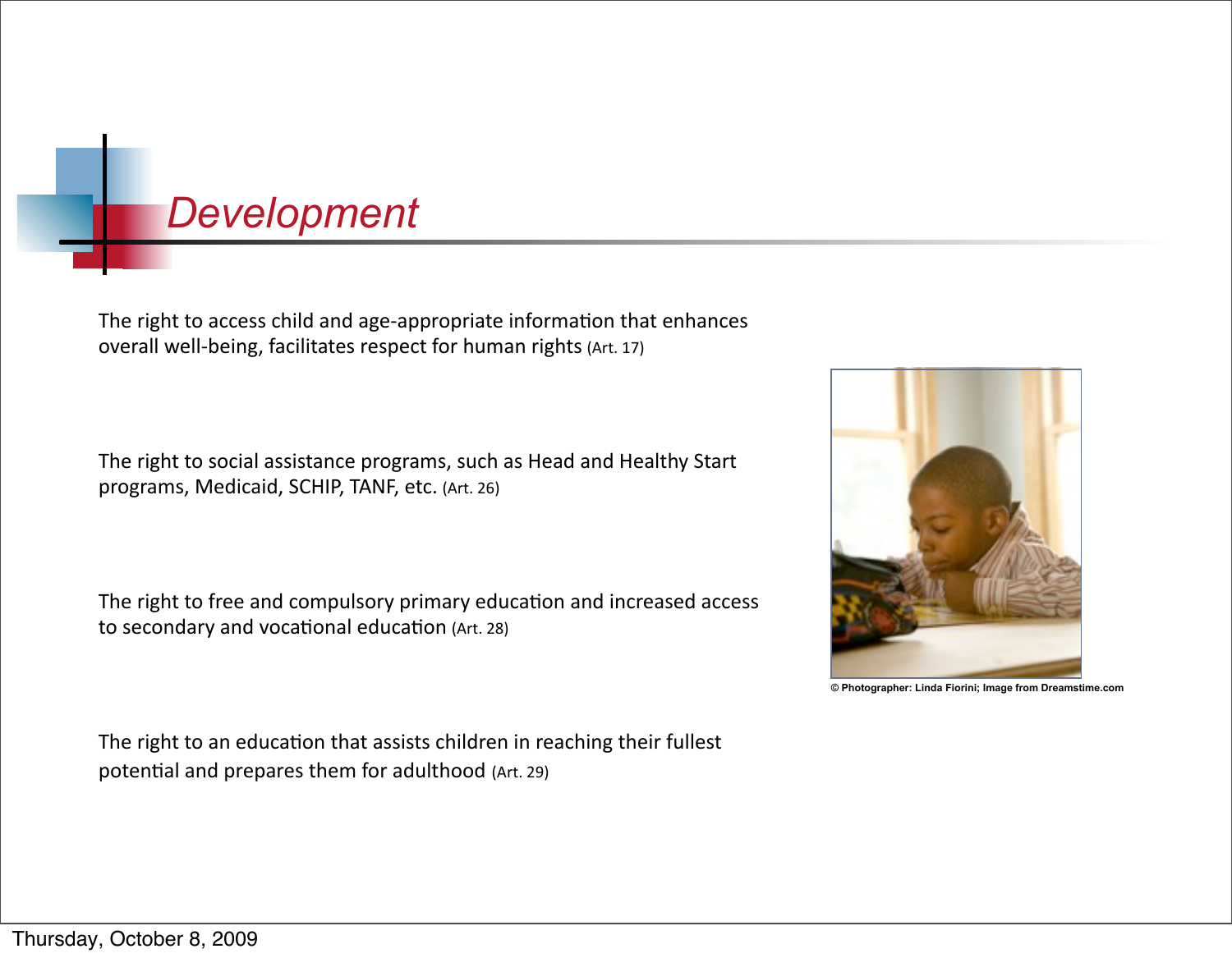



**© Photographer: Galina Barskaya; Image from BigStockPhoto.com**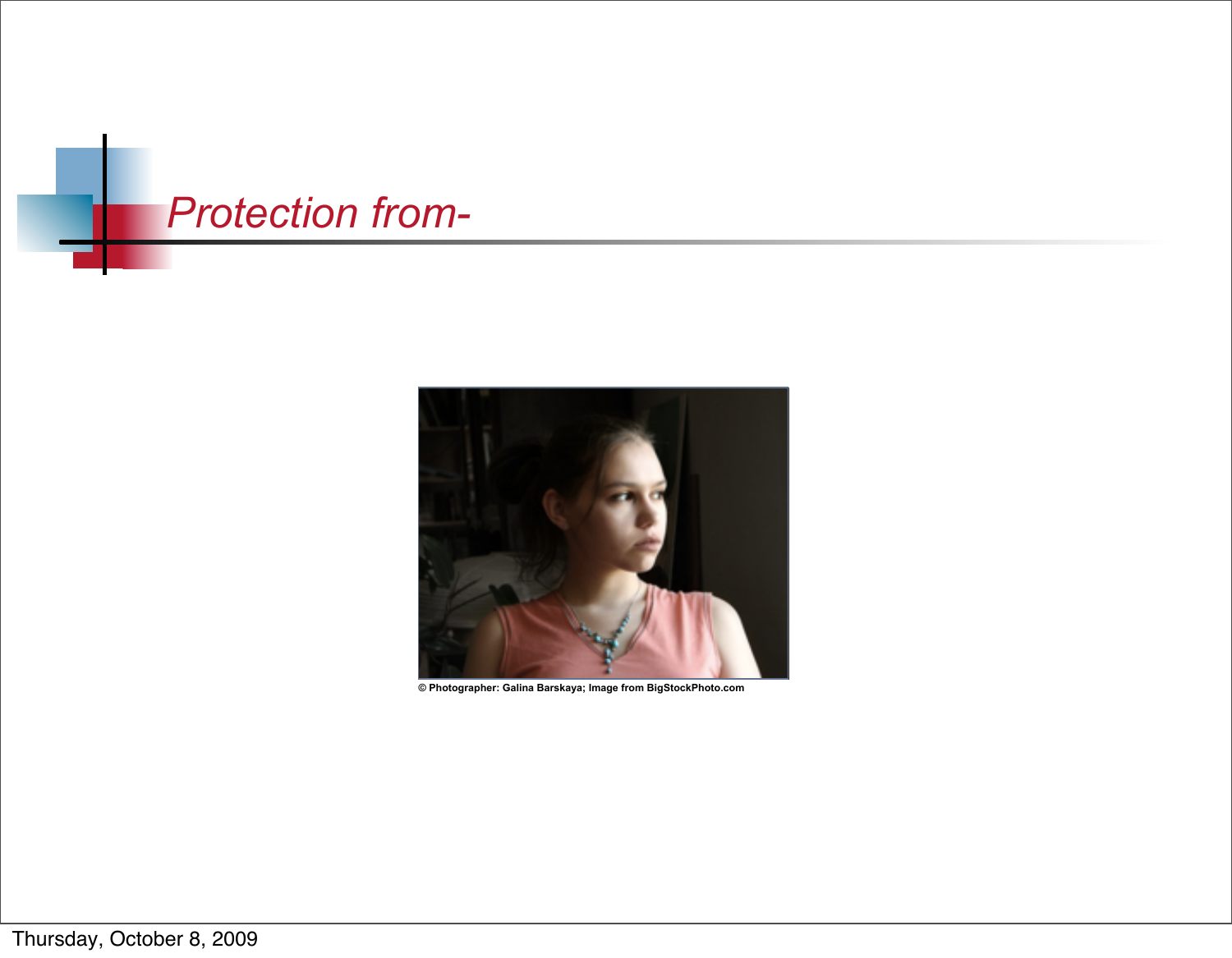## *Protection from-*

Discrimination (Arts. 2, 22-23, 30)

Abduction (Arts. 11 & 35)

Abuse and neglect (Art. 19)

Exploitation and Trafficking (Arts. 34-36)

Drugs  $(Art.33)$ 



**© Photographer: Galina Barskaya; Image from BigStockPhoto.com**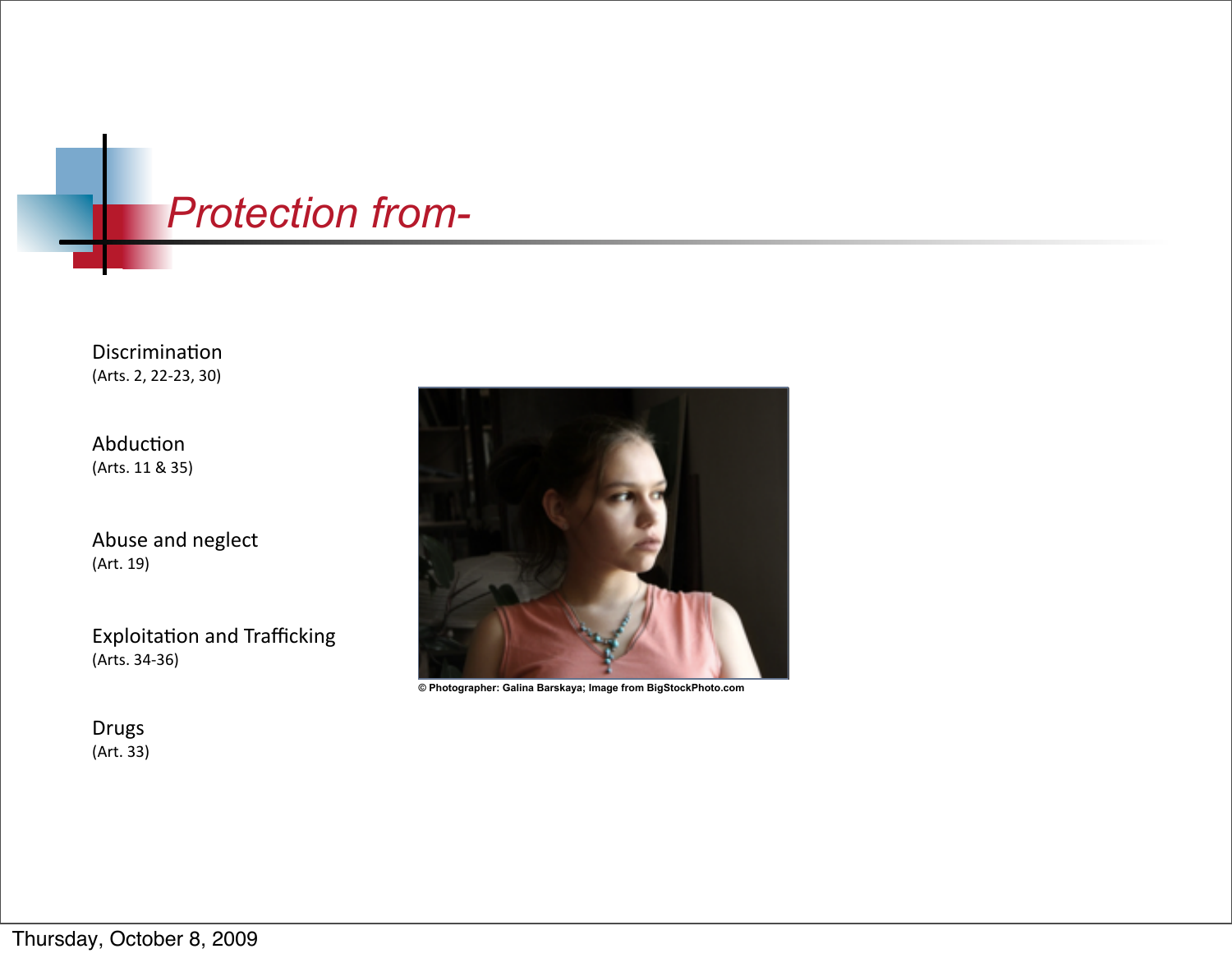## *Protection from-*

Discrimination (Arts. 2, 22-23, 30)

Abduction (Arts. 11 & 35)

Abuse and neglect (Art. 19)

Exploitation and Trafficking (Arts. 34-36)

Drugs (Art. 33)



**© Photographer: Galina Barskaya; Image from BigStockPhoto.com**

Armed Conflict (Art. 38)

Child Labor (Art.32)

Attacks on privacy, family, and home  $(Art. 16)$ 

Capital punishment and life without parole (Art. 37)

Unlawful arrest, detention, and imprisonment (Arts. 37 & 40)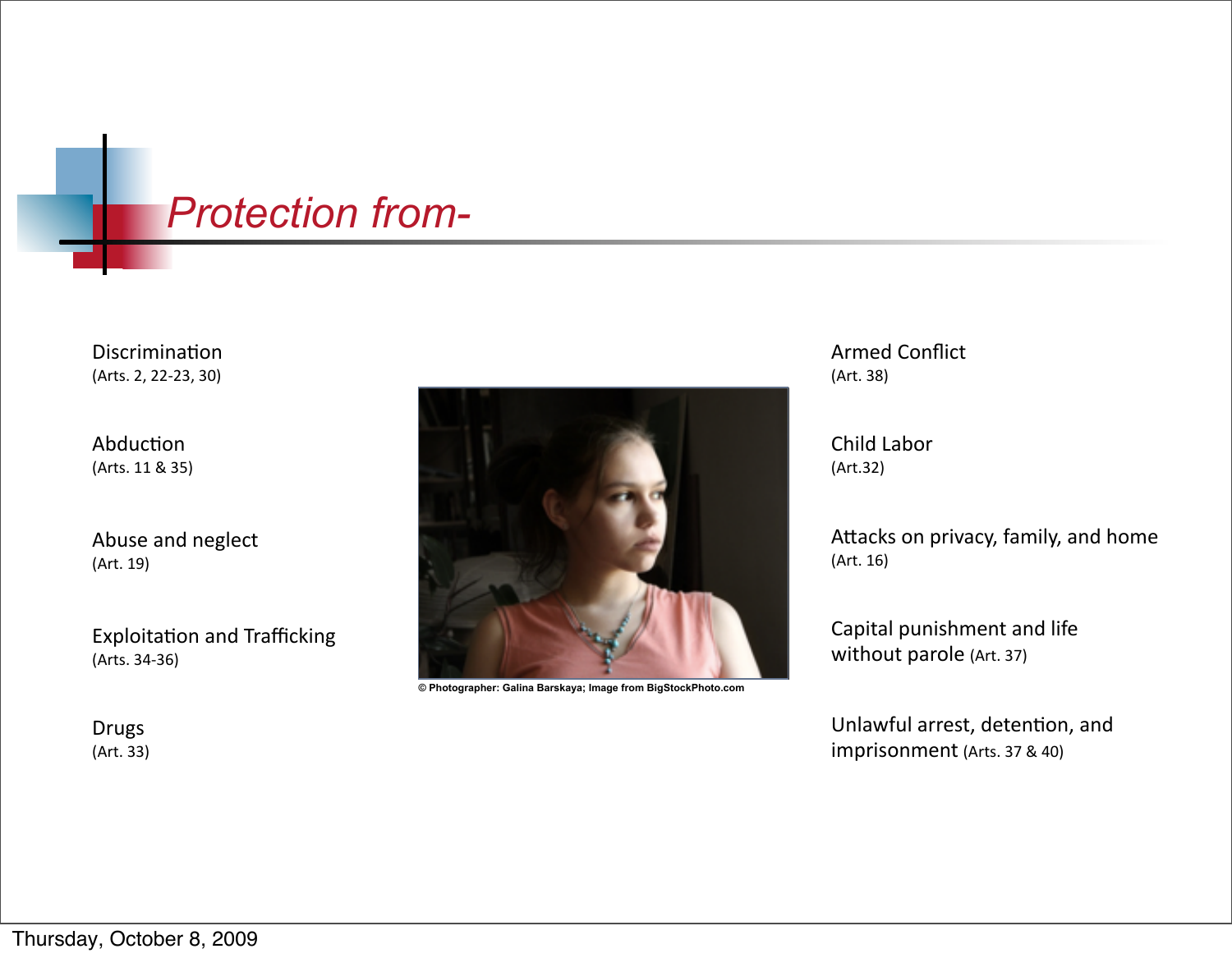

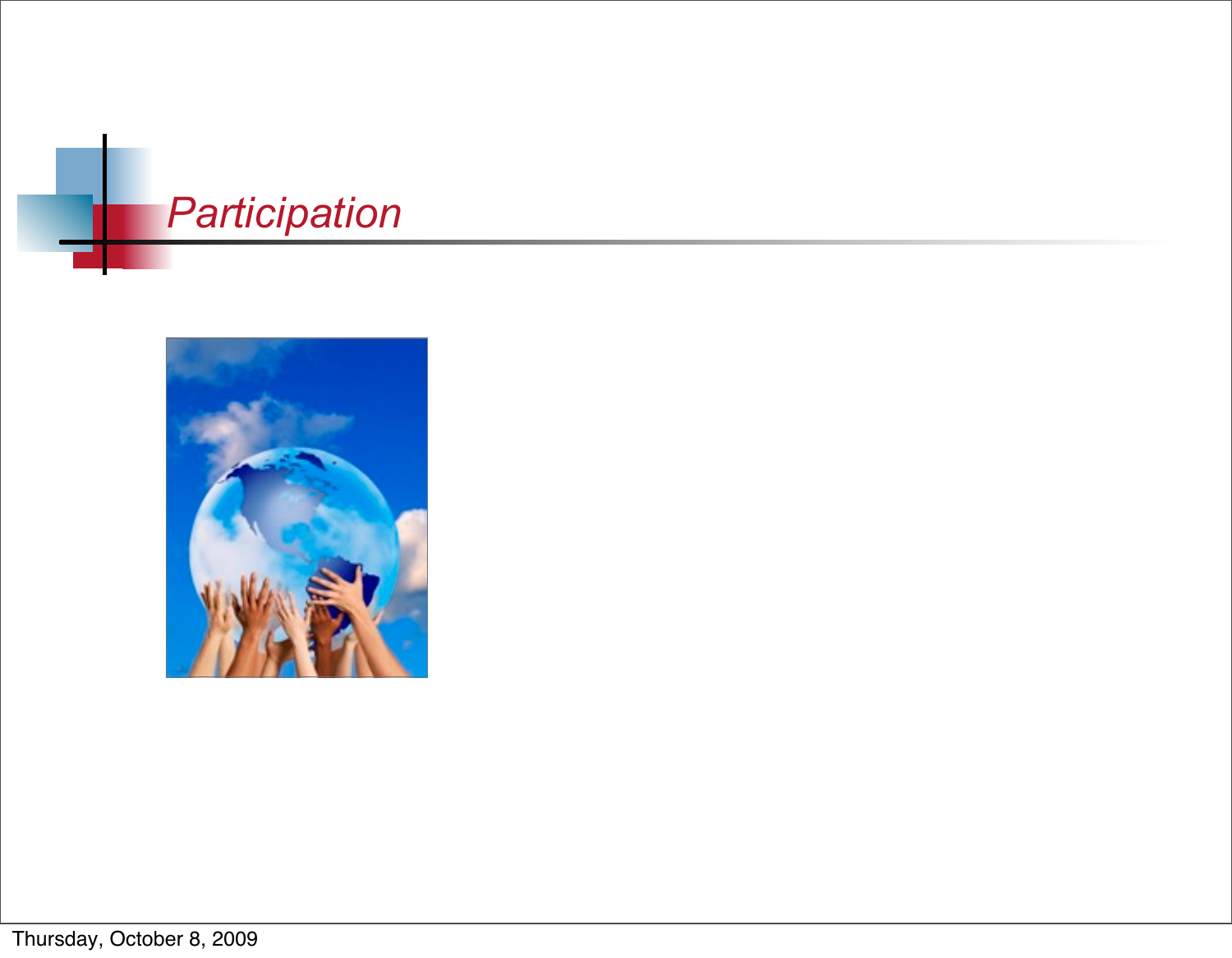

Freedom of opinion and expression (Art. 12)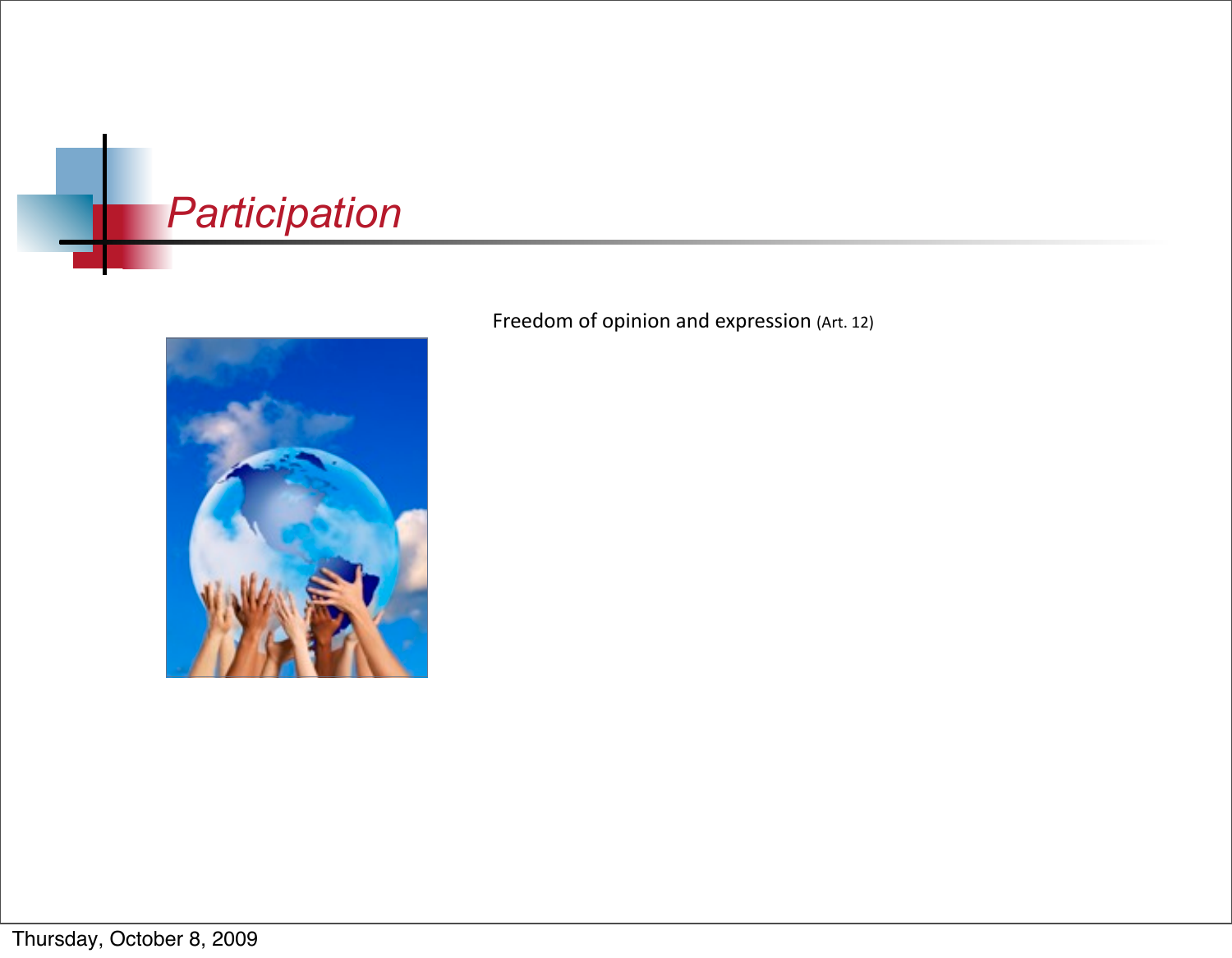

Freedom of opinion and expression (Art. 12)

Freedom of religion (Art. 14)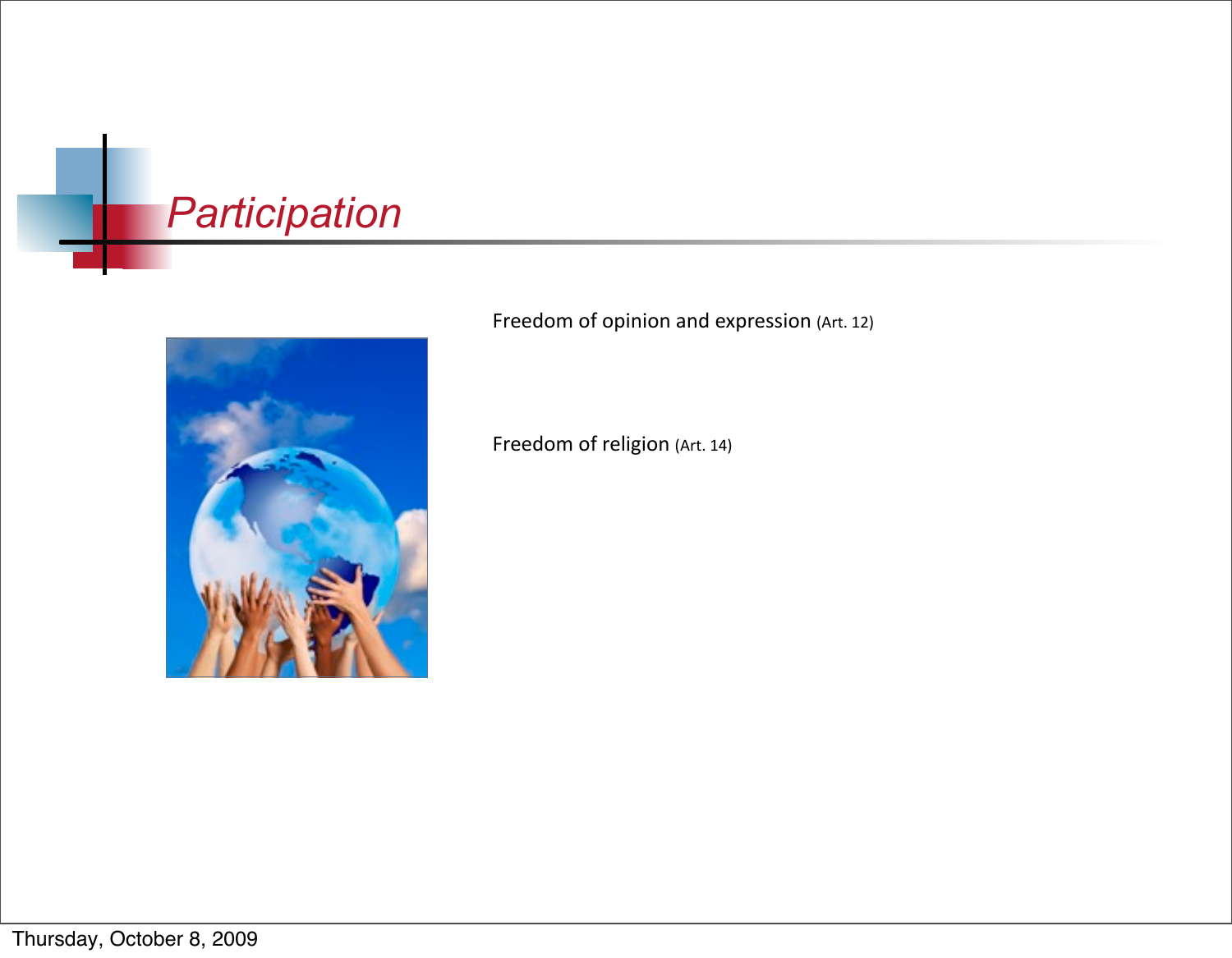

Freedom of opinion and expression (Art. 12)

Freedom of religion (Art. 14)

Freedom of thought and conscience (Art. 14)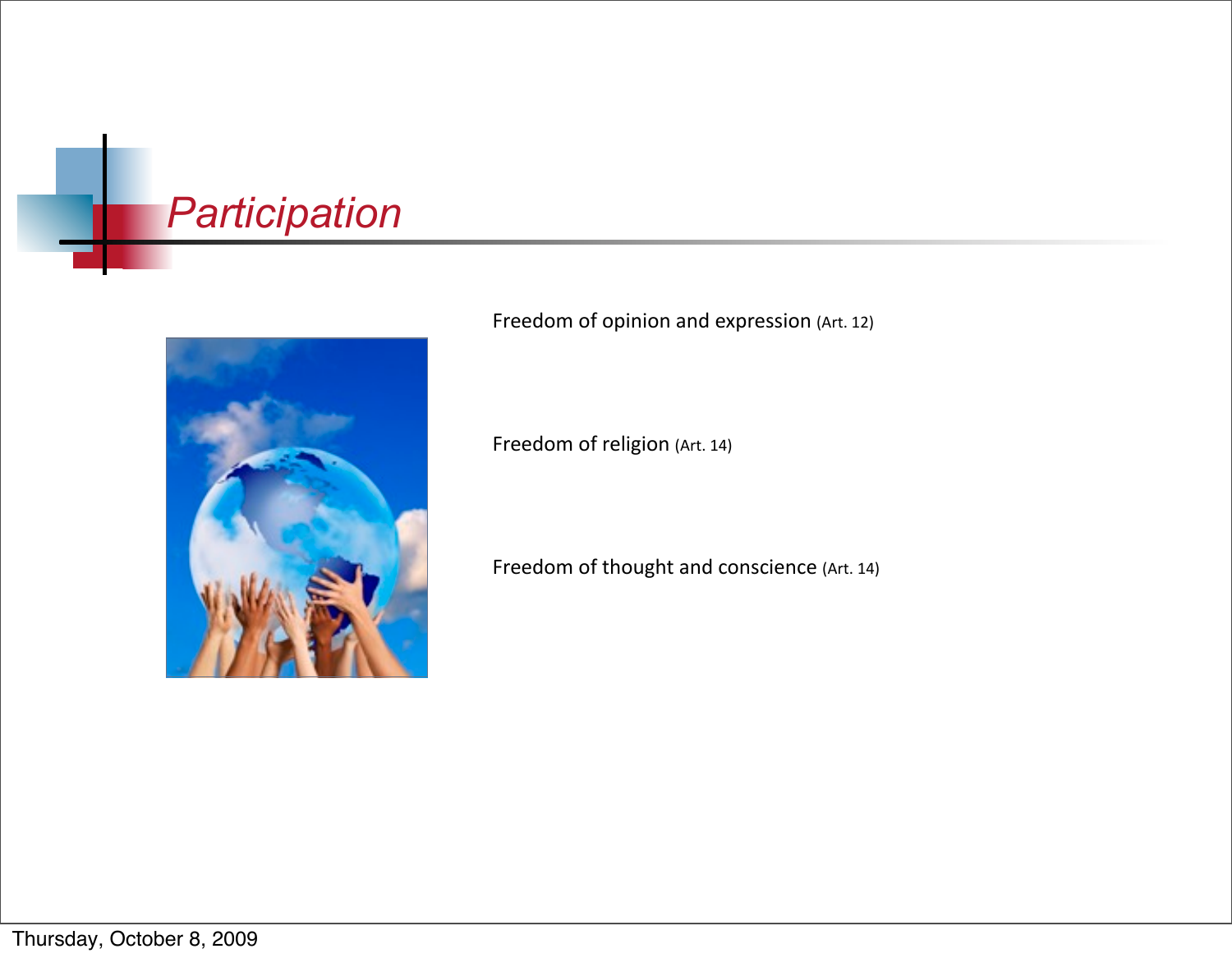

Freedom of opinion and expression (Art. 12)

Freedom of religion (Art. 14)

Freedom of thought and conscience (Art. 14)

Freedom of association and peaceful assembly (Art. 15)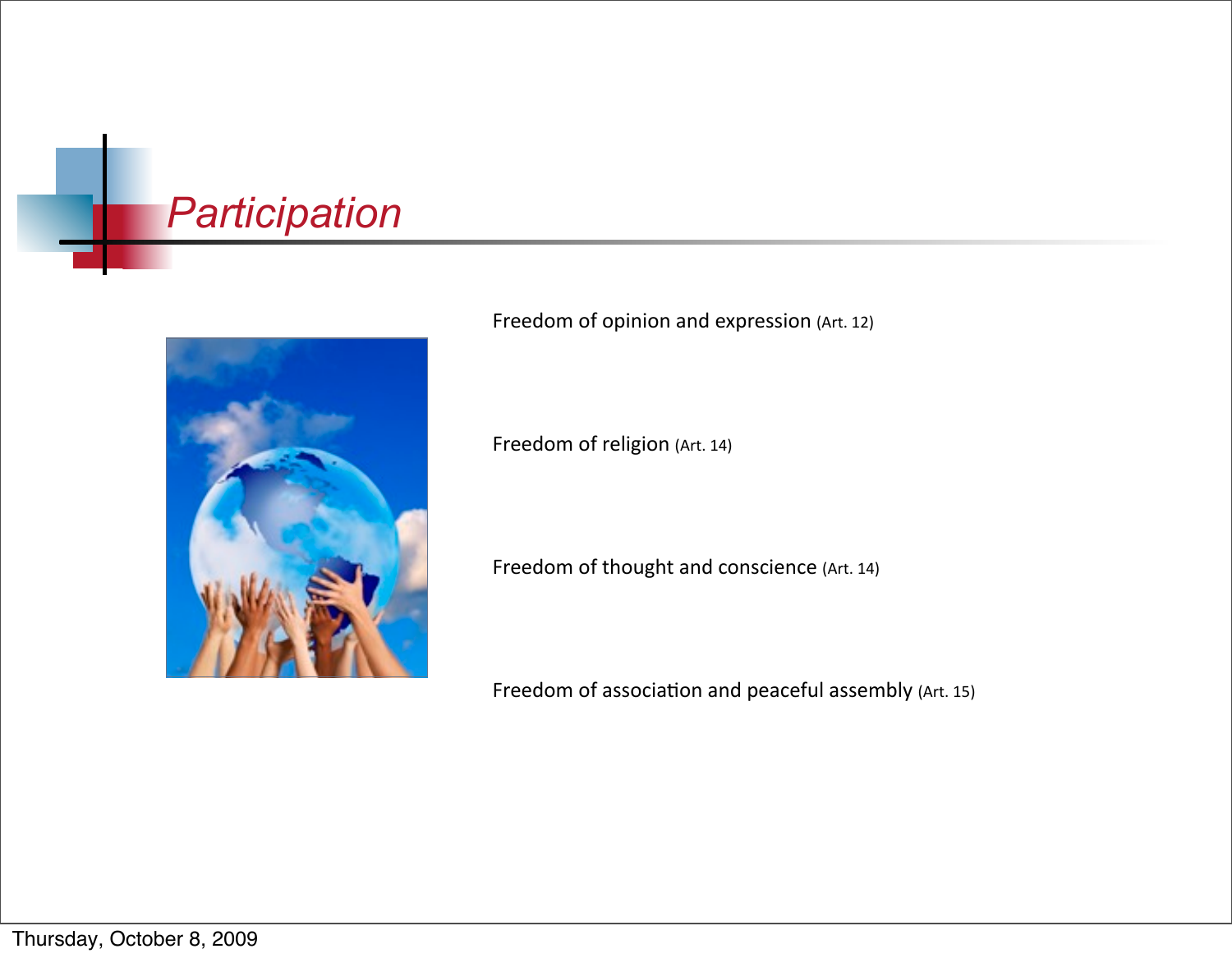

Freedom of opinion and expression (Art. 12)

Freedom of religion (Art. 14)

Freedom of thought and conscience (Art. 14)

Freedom of association and peaceful assembly (Art. 15)

The right to leisure and recreation- the right to play- *the right to be a child* (Art. 31)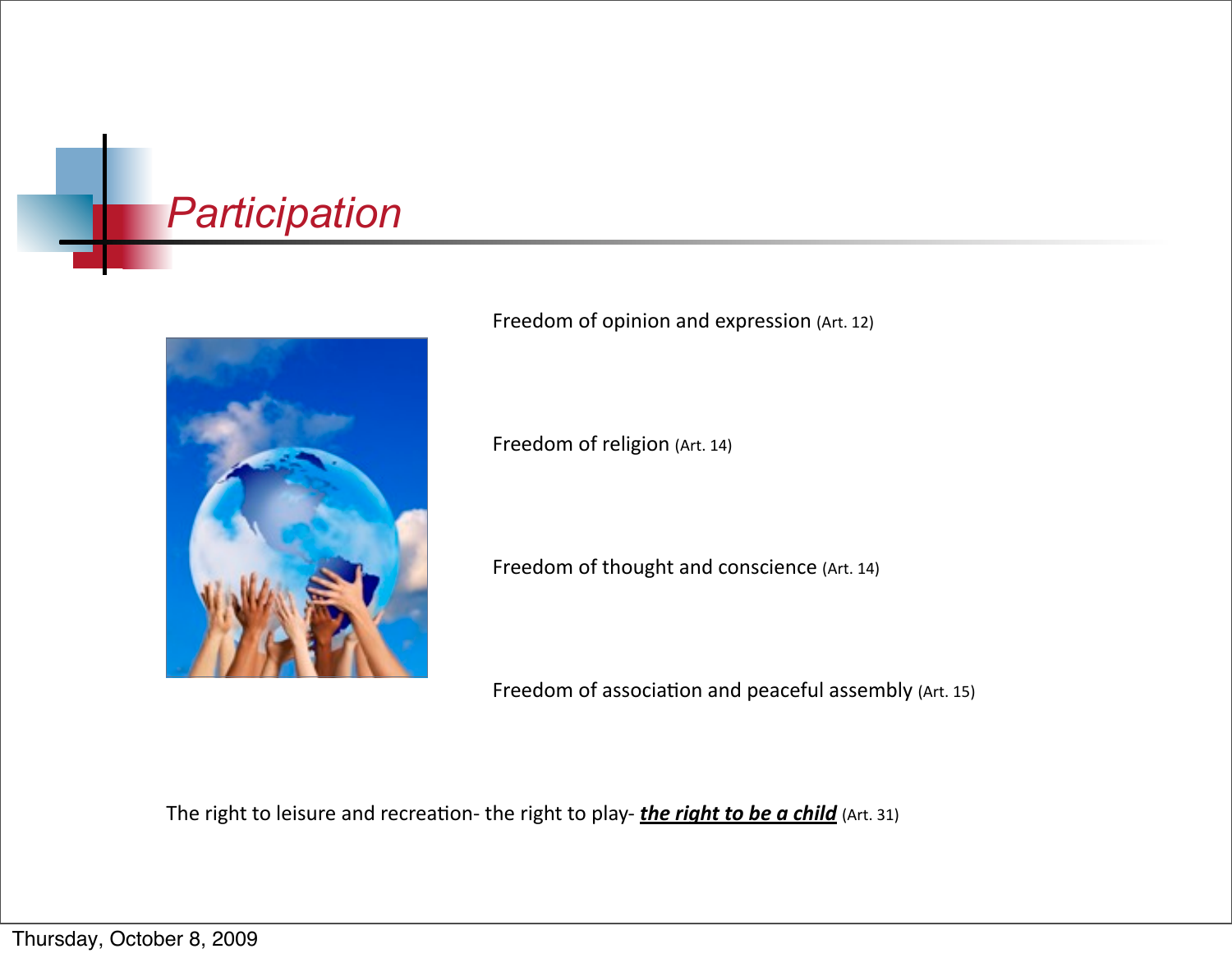# *Impacts of the CRC on child well-being*

- The treaty has improved children's well-being throughout the world by challenging the way governments and citizens view and prioritize children.
- Governments and non-governmental organizations (NGOs) around the world have worked together to increase children's access to primary education and life-saving medical care.
- Many countries have enacted or strengthened legislation to protect children from being abused, neglected, or subjected to sexual, commercial, and domestic exploitation.
- Governments have passed laws that reaffirm a child's right to be raised in a family and acknowledge that both parents share responsibility for their children's upbringing.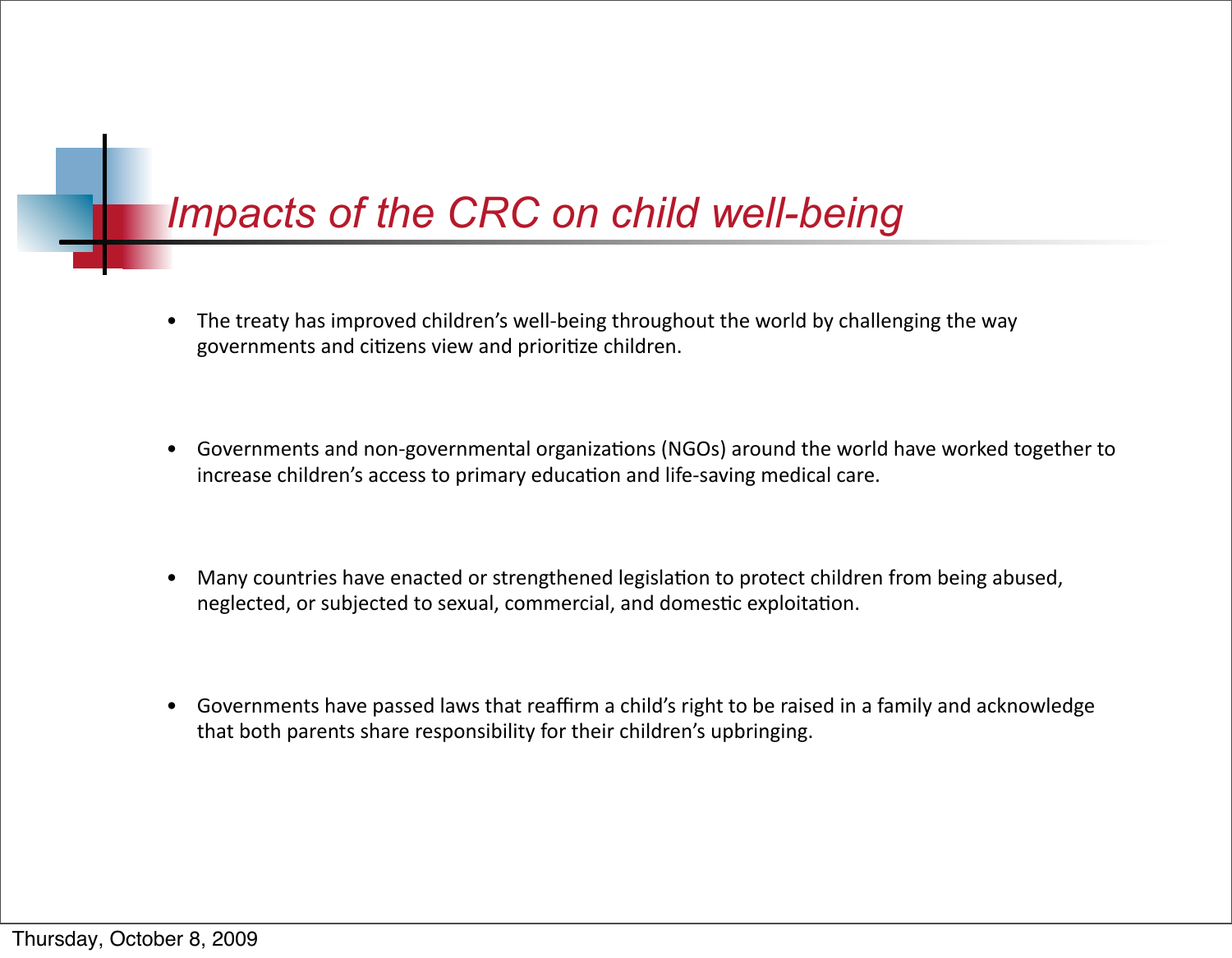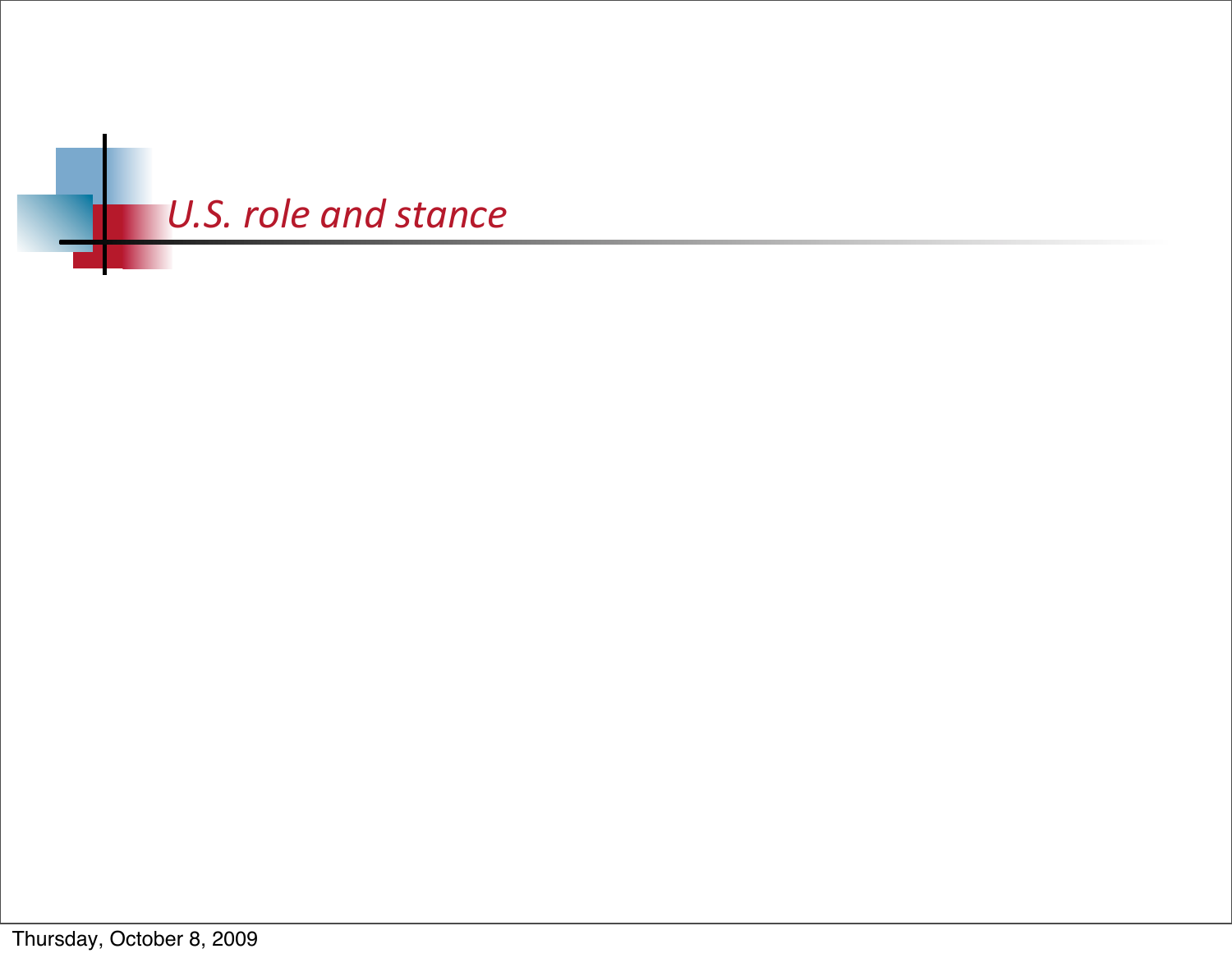The U.S. played an active role in drafting the CRC. At the request of the Reagan Administration,  $\bullet$ the U.S. delegation introduced the following of provisions:

**Article 10: Family Reunification** Article 13: Freedom of Expression (Bill of Rights, Amend. 1) Article 14: Freedom of Thought, Conscience, and Religion (Bill of Rights, Amend. 1) Article 15: Freedom of Association and Assembly (Bill of Rights, Amend. 1) Article 16: Right to Privacy/Freedom from Government Attacks (Bill of Rights, Amend. 4) **Article 19: Protection from Abuse and Neglect** Article 25: Periodic Review of Treatment for Children in Alternative Care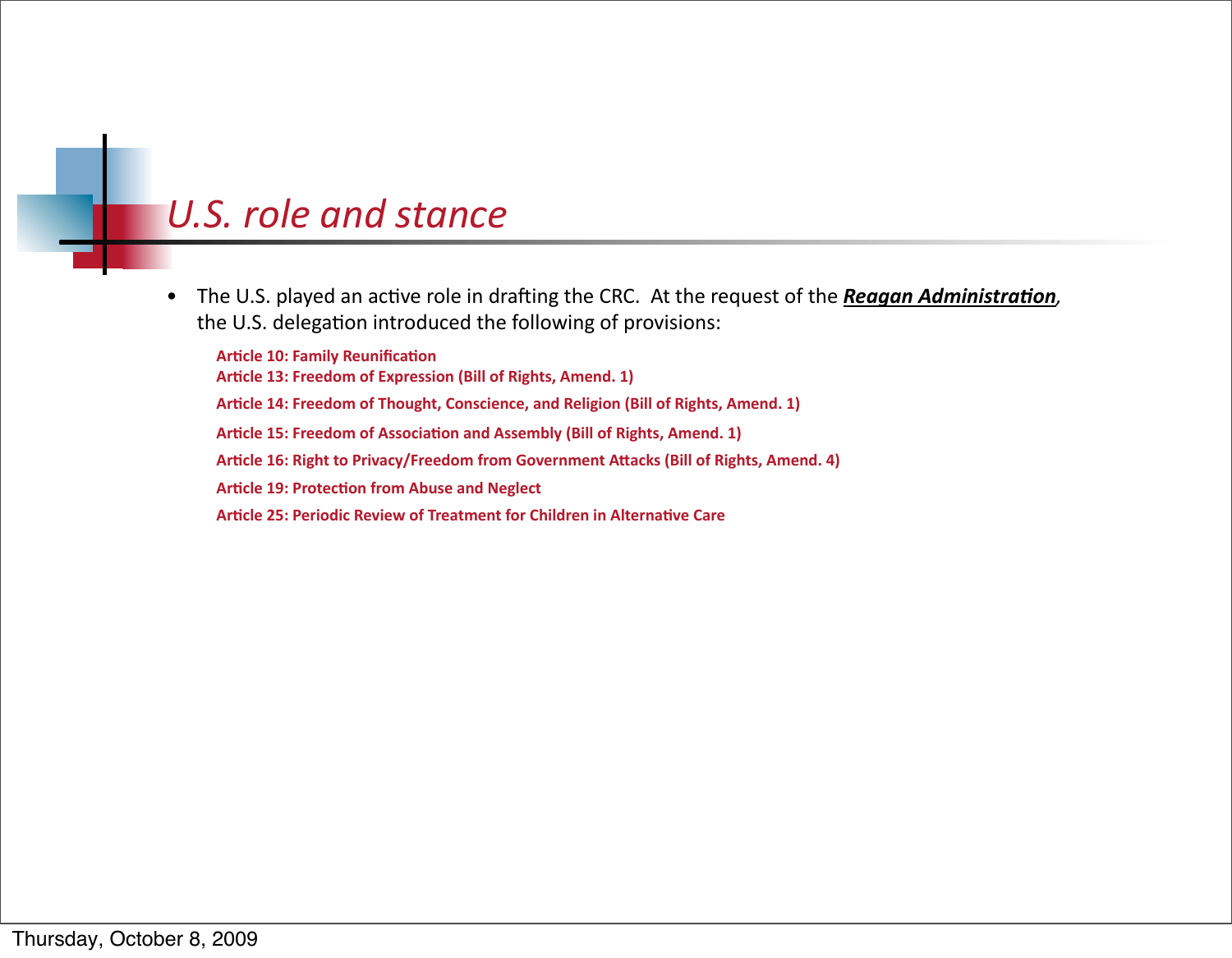The U.S. played an active role in drafting the CRC. At the request of the Reagan Administration,  $\bullet$ the U.S. delegation introduced the following of provisions:

**Article 10: Family Reunification** Article 13: Freedom of Expression (Bill of Rights, Amend. 1) Article 14: Freedom of Thought, Conscience, and Religion (Bill of Rights, Amend. 1) Article 15: Freedom of Association and Assembly (Bill of Rights, Amend. 1) Article 16: Right to Privacy/Freedom from Government Attacks (Bill of Rights, Amend. 4) **Article 19: Protection from Abuse and Neglect** Article 25: Periodic Review of Treatment for Children in Alternative Care

The U.S. approach to treaties- procedural and political barriers  $\bullet$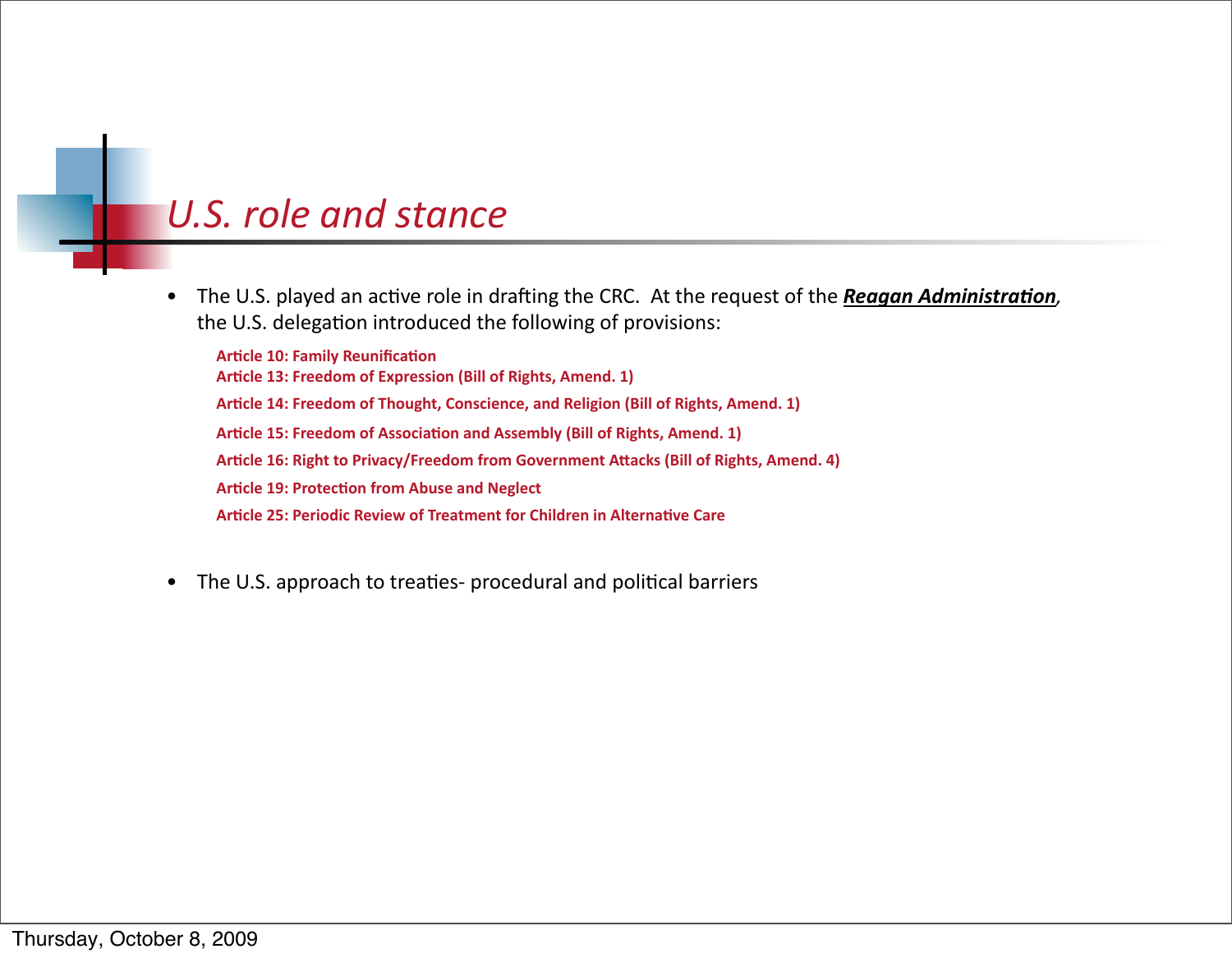The U.S. played an active role in drafting the CRC. At the request of the Reagan Administration,  $\bullet$ the U.S. delegation introduced the following of provisions:

**Article 10: Family Reunification** Article 13: Freedom of Expression (Bill of Rights, Amend. 1) Article 14: Freedom of Thought, Conscience, and Religion (Bill of Rights, Amend. 1) Article 15: Freedom of Association and Assembly (Bill of Rights, Amend. 1) Article 16: Right to Privacy/Freedom from Government Attacks (Bill of Rights, Amend, 4) **Article 19: Protection from Abuse and Neglect** Article 25: Periodic Review of Treatment for Children in Alternative Care

- The U.S. approach to treaties- procedural and political barriers  $\bullet$
- The 1990's- Resolutions, the White House, and the Senate Foreign Relations Committee Chair  $\bullet$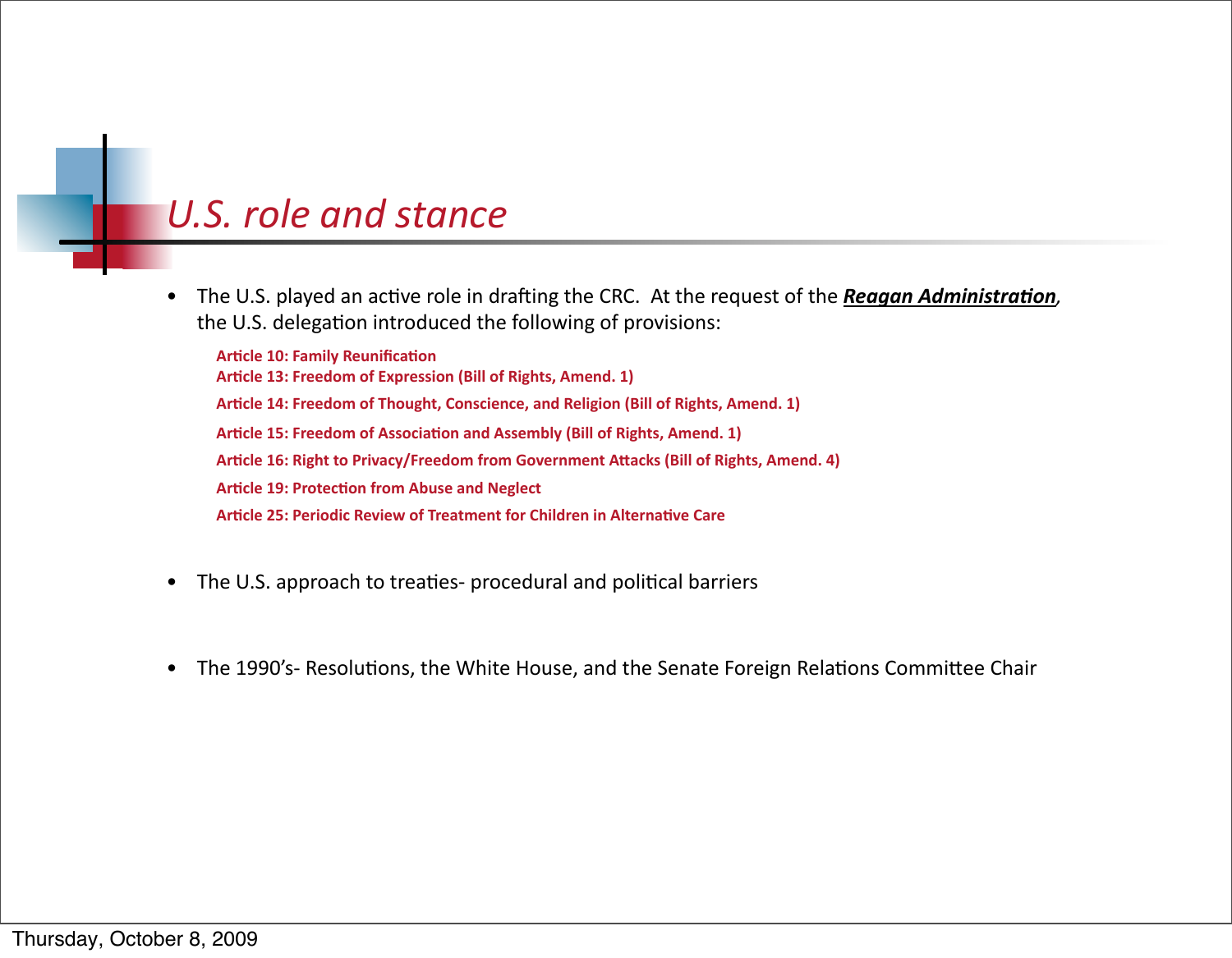The U.S. played an active role in drafting the CRC. At the request of the Reagan Administration,  $\bullet$ the U.S. delegation introduced the following of provisions:

**Article 10: Family Reunification** Article 13: Freedom of Expression (Bill of Rights, Amend. 1) Article 14: Freedom of Thought, Conscience, and Religion (Bill of Rights, Amend. 1) Article 15: Freedom of Association and Assembly (Bill of Rights, Amend. 1) Article 16: Right to Privacy/Freedom from Government Attacks (Bill of Rights, Amend, 4) **Article 19: Protection from Abuse and Neglect** Article 25: Periodic Review of Treatment for Children in Alternative Care

- The U.S. approach to treaties- procedural and political barriers  $\bullet$
- The 1990's- Resolutions, the White House, and the Senate Foreign Relations Committee Chair  $\bullet$
- 2002- The Optional Protocols  $\bullet$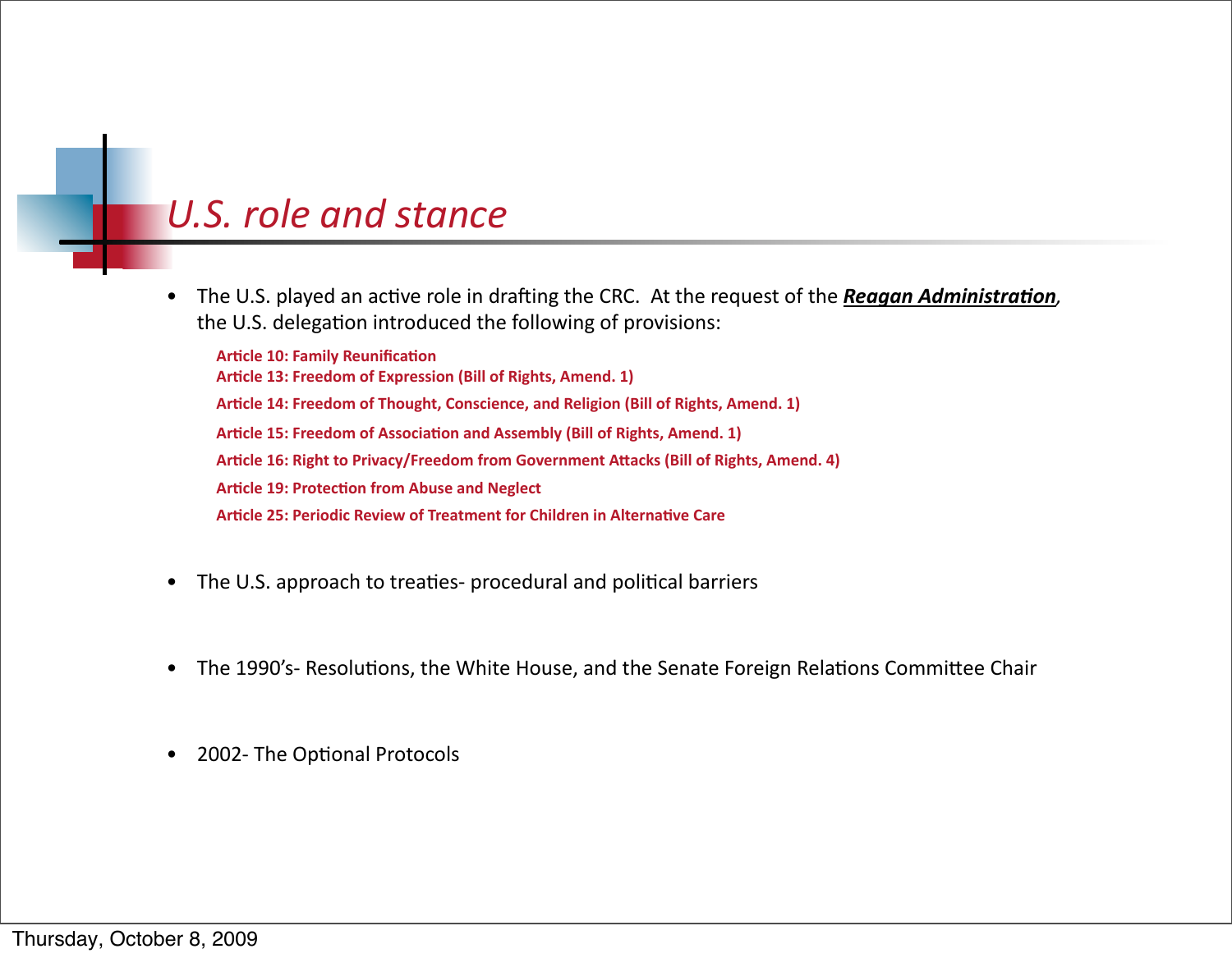The U.S. played an active role in drafting the CRC. At the request of the Reagan Administration,  $\bullet$ the U.S. delegation introduced the following of provisions:

**Article 10: Family Reunification** Article 13: Freedom of Expression (Bill of Rights, Amend. 1) Article 14: Freedom of Thought, Conscience, and Religion (Bill of Rights, Amend. 1) Article 15: Freedom of Association and Assembly (Bill of Rights, Amend. 1) Article 16: Right to Privacy/Freedom from Government Attacks (Bill of Rights, Amend, 4) **Article 19: Protection from Abuse and Neglect** Article 25: Periodic Review of Treatment for Children in Alternative Care

- The U.S. approach to treaties- procedural and political barriers
- The 1990's- Resolutions, the White House, and the Senate Foreign Relations Committee Chair  $\bullet$
- 2002- The Optional Protocols  $\bullet$
- 2005- Roper vs. Simmons  $\bullet$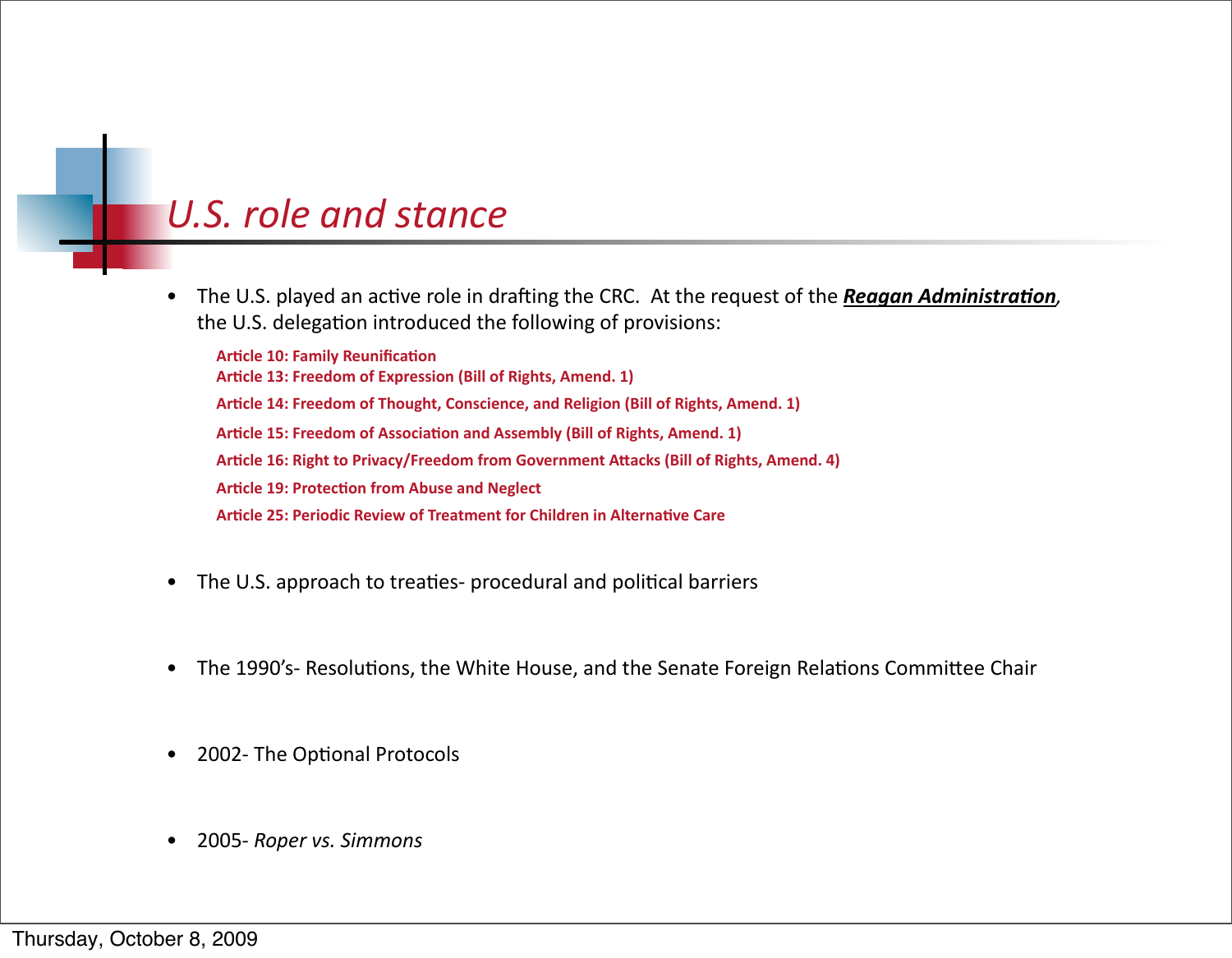## CRC opponents fear the Convention...

- would undermine national and state sovereignty;
- would usurp parental authority and allow the UN to dictate how parents raise and teach their  $\bullet$ children;
- would give children the right to do as they please without warrant, including taking legal action against their parents, having abortions, joining gangs, etc.; and
- is unnecessary.  $\bullet$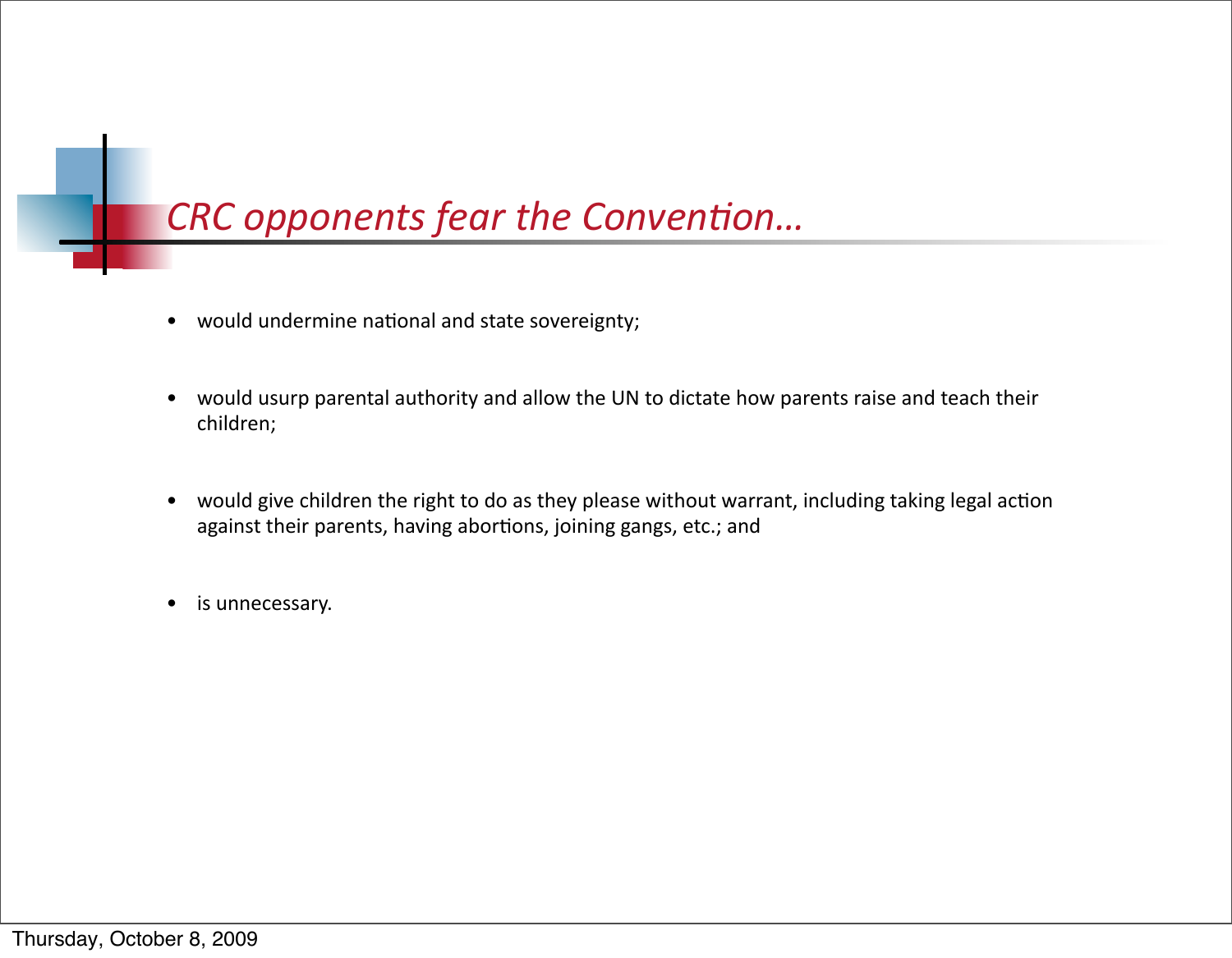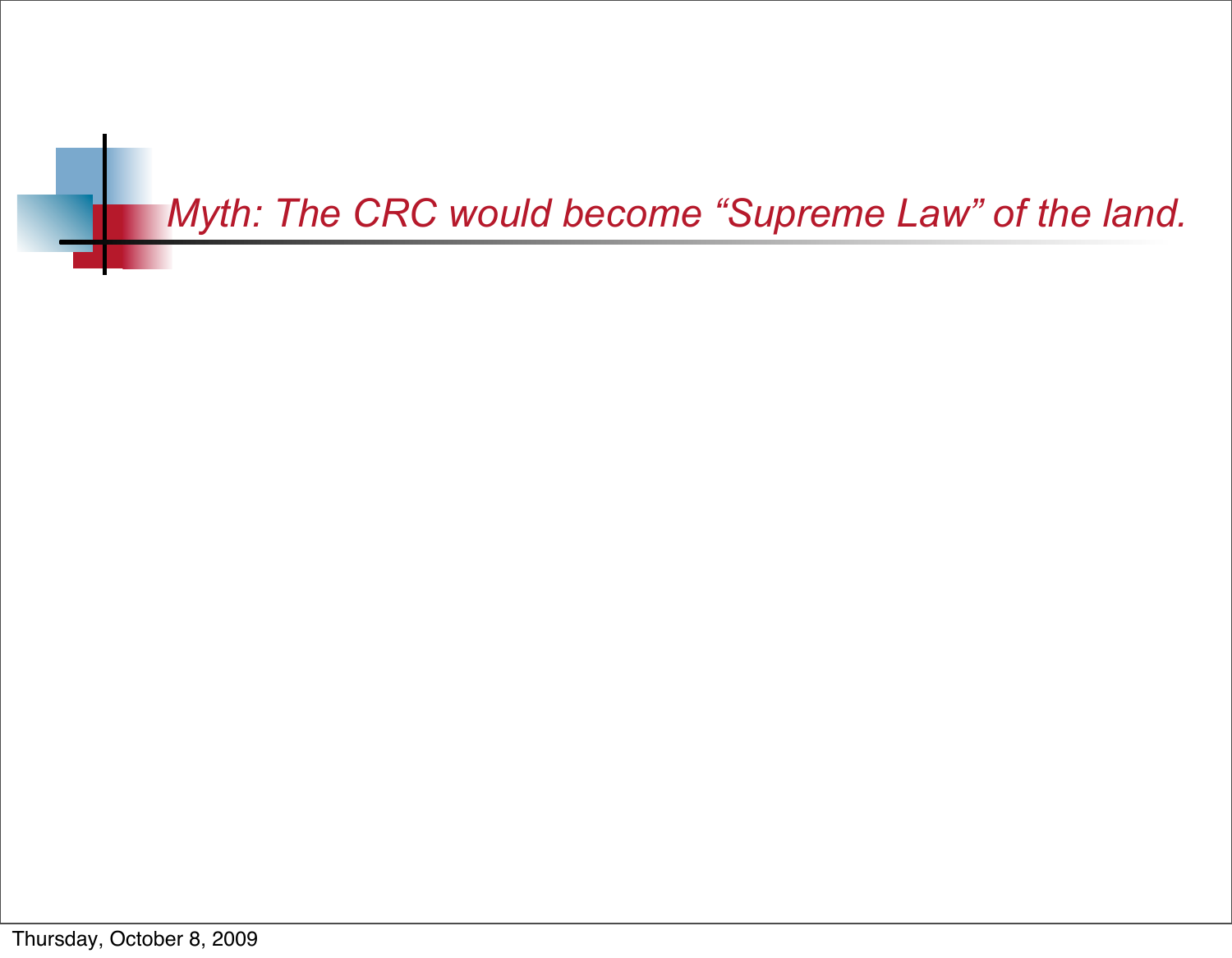## Myth: The CRC would become "Supreme Law" of the land.

- Under the Supremacy Clause of the U.S. Constitution, and as upheld by the U.S. Supreme Court, no treaty can override the Constitution [Reid v. Covert, 354 U.S. 1 (1957)].
- The U.S. can ratify the CRC with **RUDS** reservations, understandings, and declarations. RUDs address  $\bullet$ specific conflicts between the U.S. Constitution and a particular Convention.
- The CRC is **not a self-executing treaty** it cannot be automatically implemented without legislative  $\bullet$ action. As with any treaty, each state is responsible for developing and implementing its own legislation.

• As stated in the Convention, any state that is a party to the CRC can nullify its ratification by providing written notification of "denunciation" to the UN Secretary General.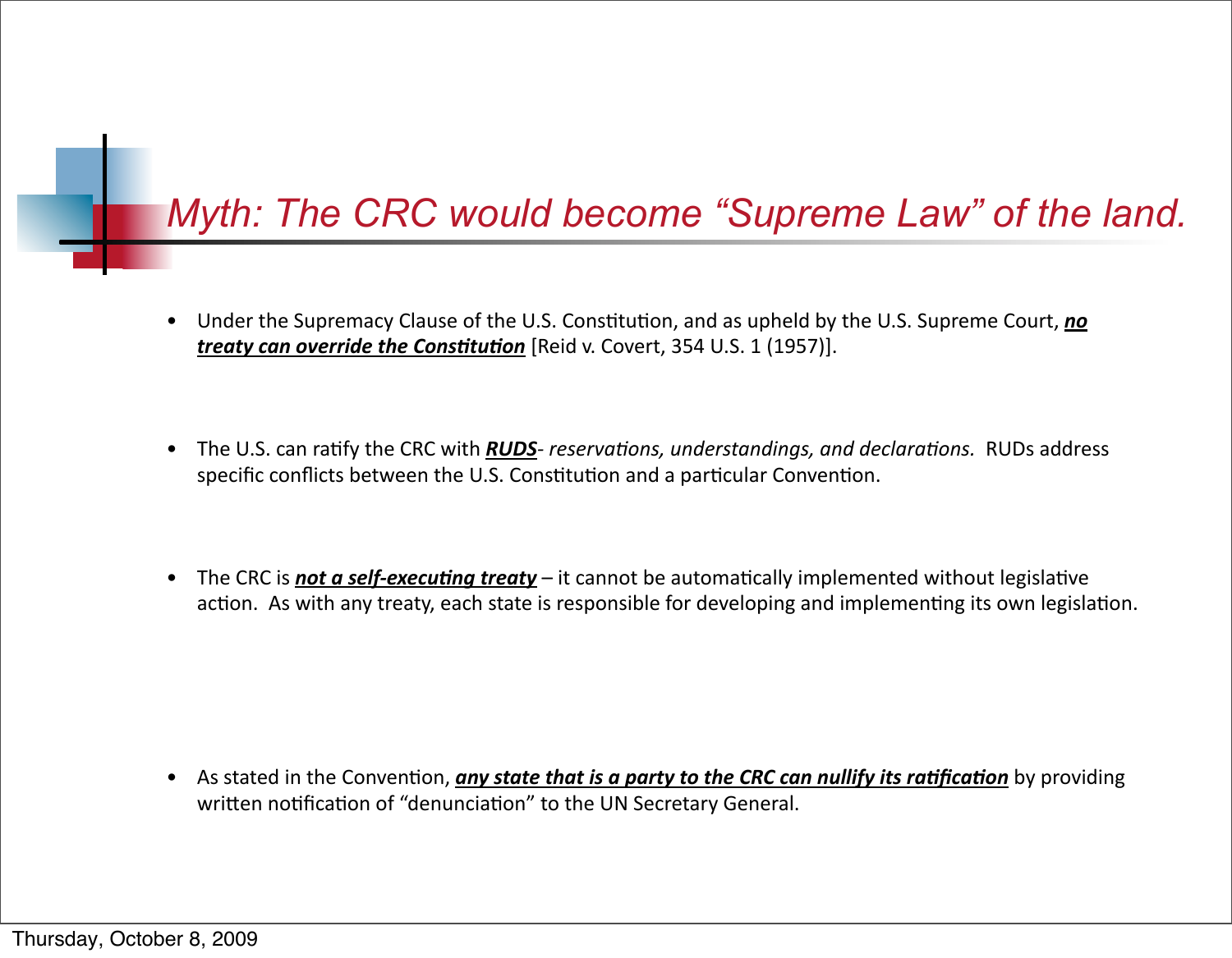*Myth: The CRC undermines the primacy of the parent-child relationship.*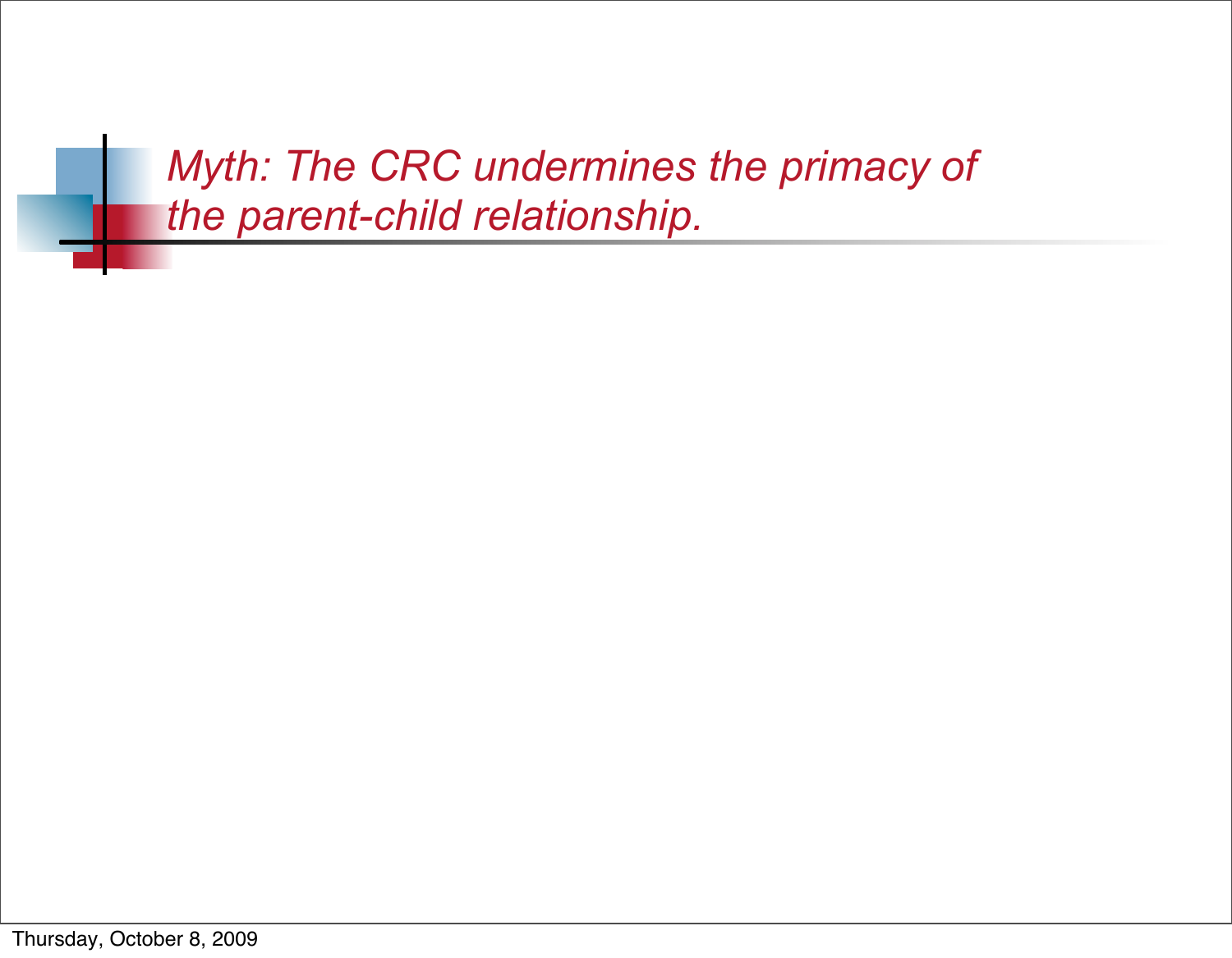# *Myth: The CRC undermines the primacy of the parent-child relationship.*

• The CRC recognizes the *family*  $*$  "as the fundamental group of society and the natural environment for the growth and well-being of all its members and particularly children..."

- Acknowledges "that the child, for the full and harmonious development of his or her personality, should grow up in a *family* environment, in an atmosphere of happiness, love, and understanding."
- The Convention repeatedly underscores the pivotal role parents play in their children's lives. There is ample language throughout the Convention to support this, particularly Articles 3, 5, 7-10, 14, 18, 22, and 27.

<sup>\*</sup> In the context of the CRC, *family* refers to parents, legal guardians, extended family, and, in some instances, community.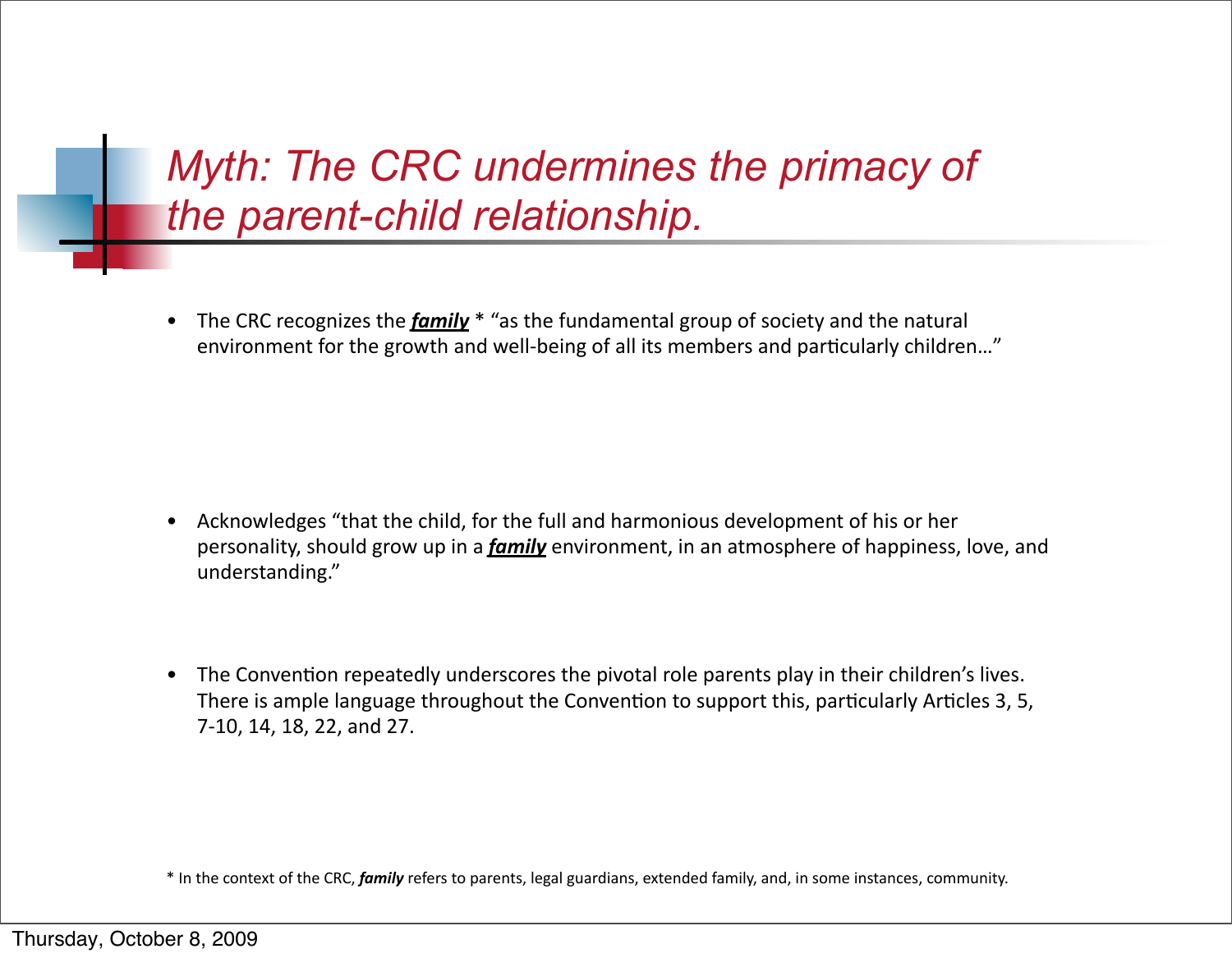*Myth: Ratification would allow the UN to dictate how parents should raise their children.*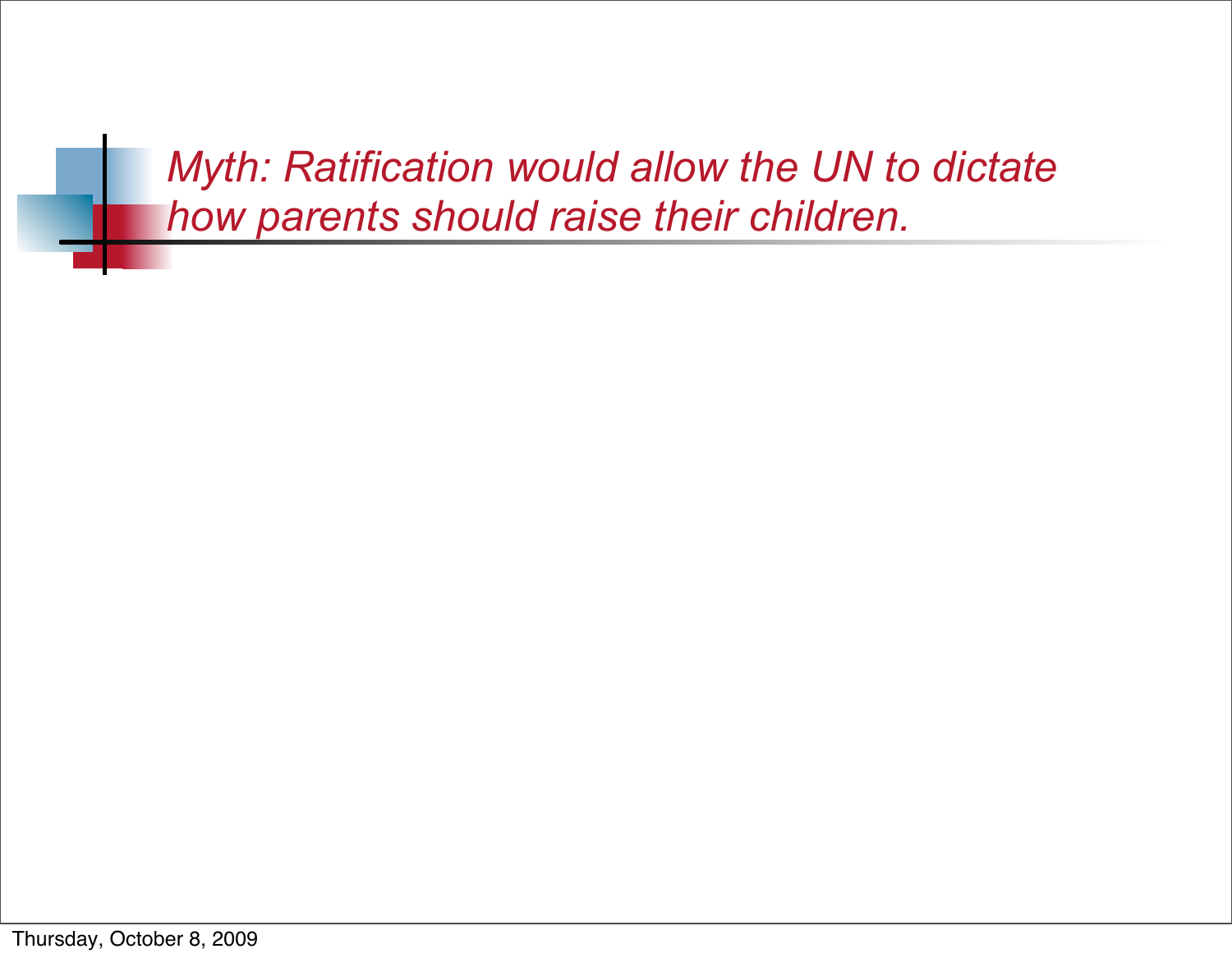*Myth: Ratification would allow the UN to dictate how parents should raise their children.*

- The Convention does not, by any means, grant the UN authority to control, govern, or police U.S. policies for children.
- There is no language in the Convention that dictates the manner in which parents are to raise and instruct their children. Ratification of the CRC would not prevent parents from homeschooling their children.

• Under the CRC, parental responsibility is protected from government interference. Article 5 states that Governments should respect the rights, responsibilities, and duties of parents to raise their children.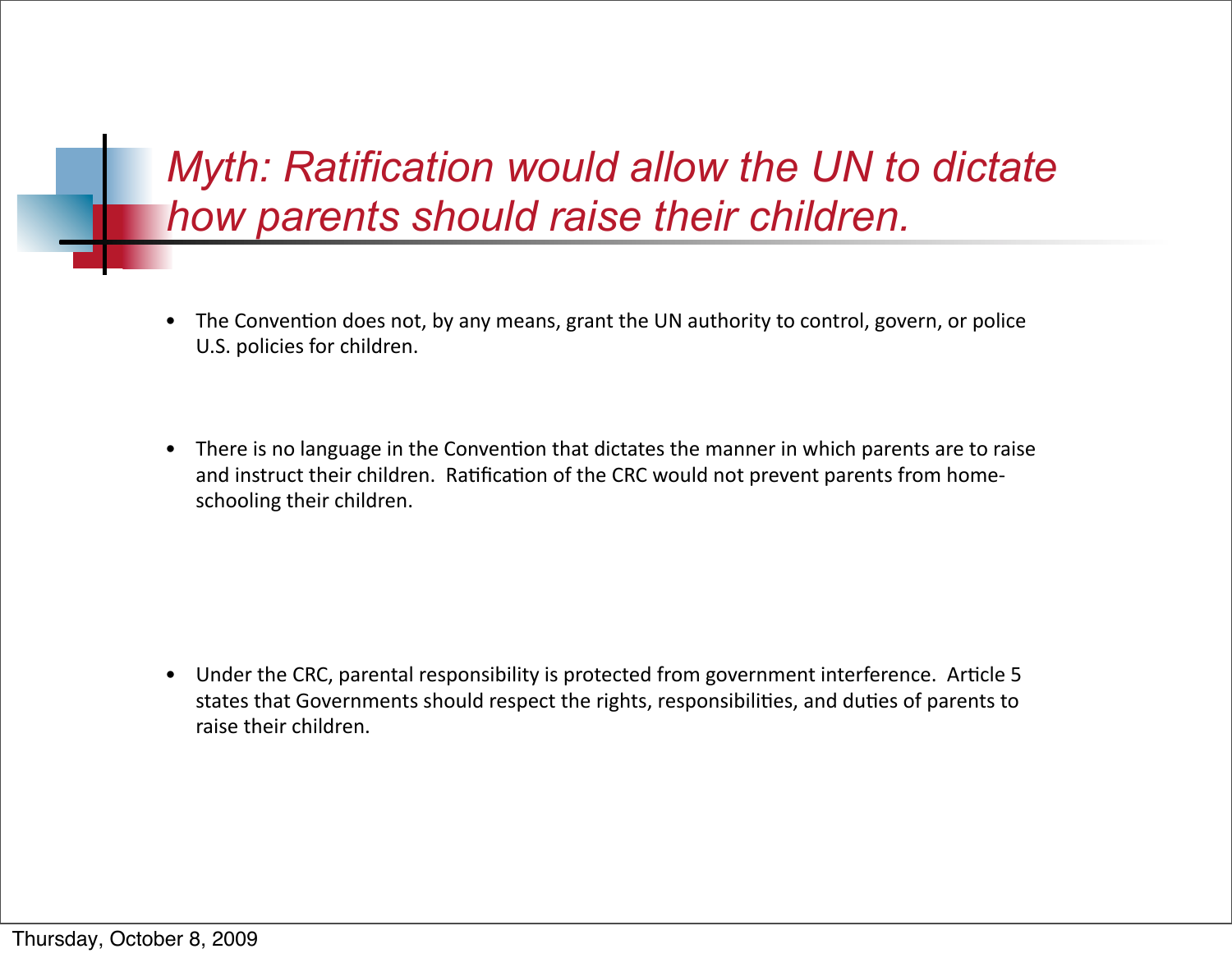*Myth: The CRC proposes that children are autonomous agents.*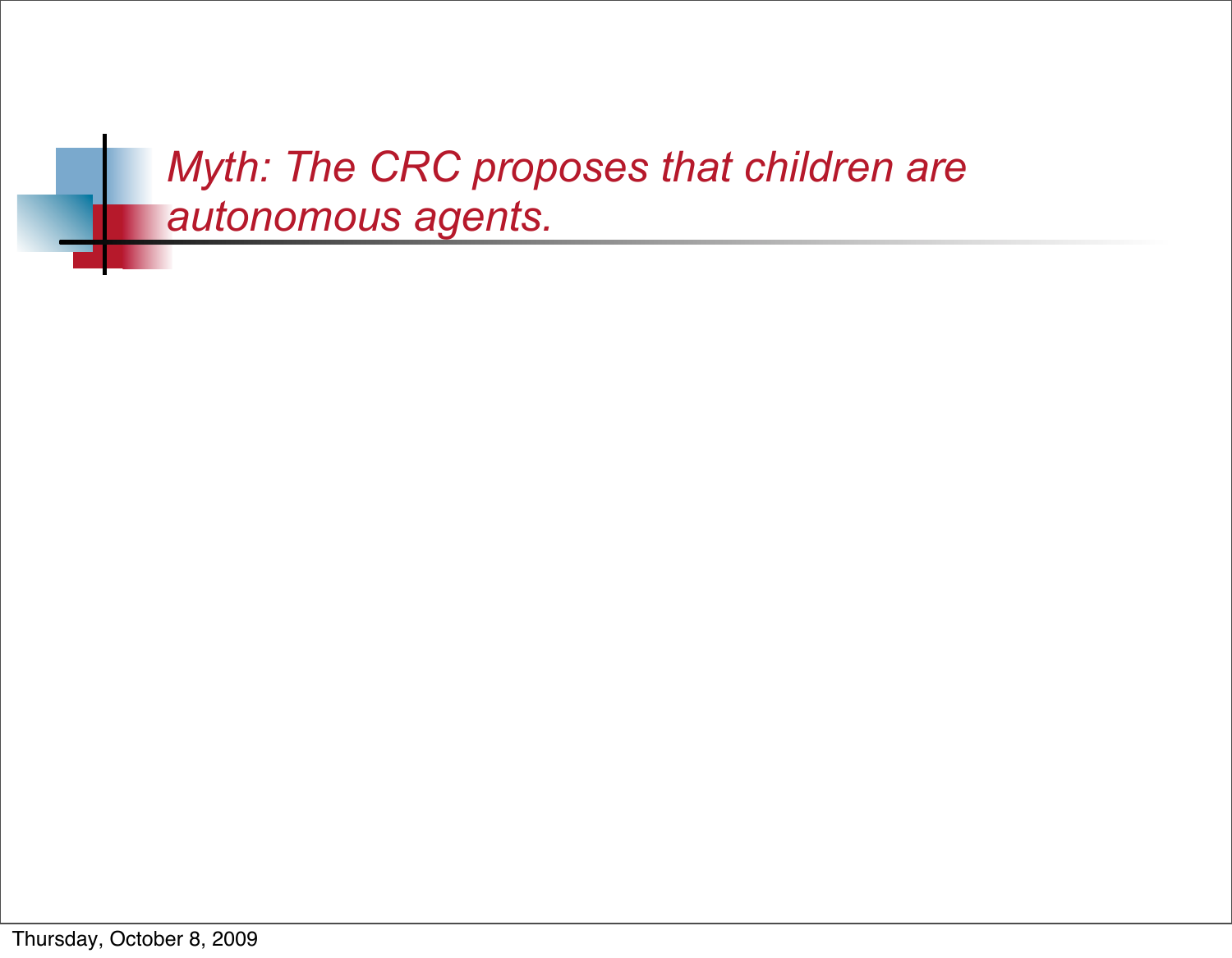# *Myth: The CRC proposes that children are autonomous agents.*

• The Convention *does not extend to children all of the same rights accorded to adults*, such as the right to vote and unrestricted freedom to make independent decisions.

- Children's ability to exercise certain rights is *dependent upon their age and maturity* and influenced by culture, environment, and life experiences. Parents are encouraged to deal with rights issues "... in a manner consistent with the evolving capacities of the child." (Arts.  $5 \& 14$ )
- The CRC *does not give children the right to sue their parents*.

• The Convention *does not aive children the right to join a gang or associate with pedophiles*.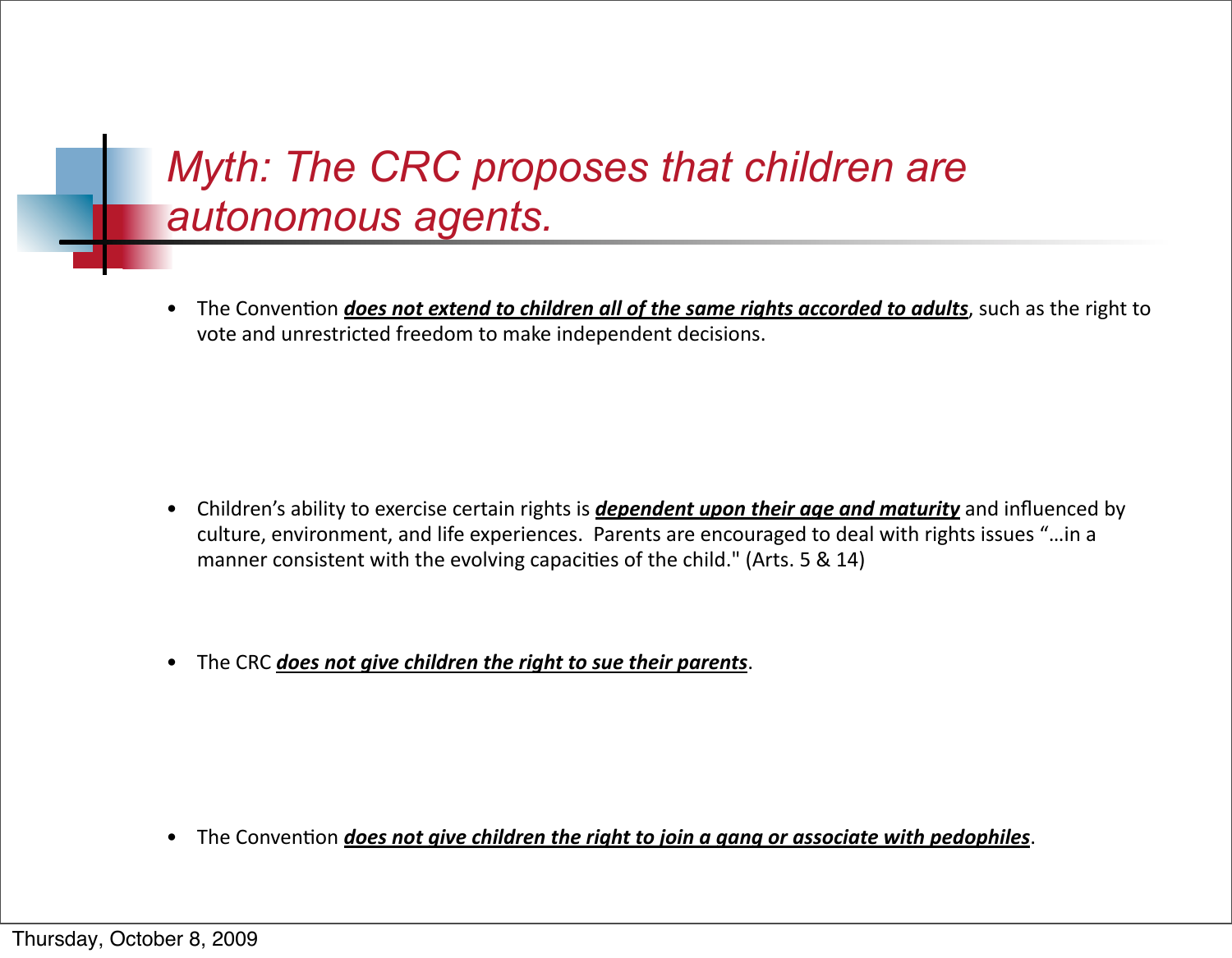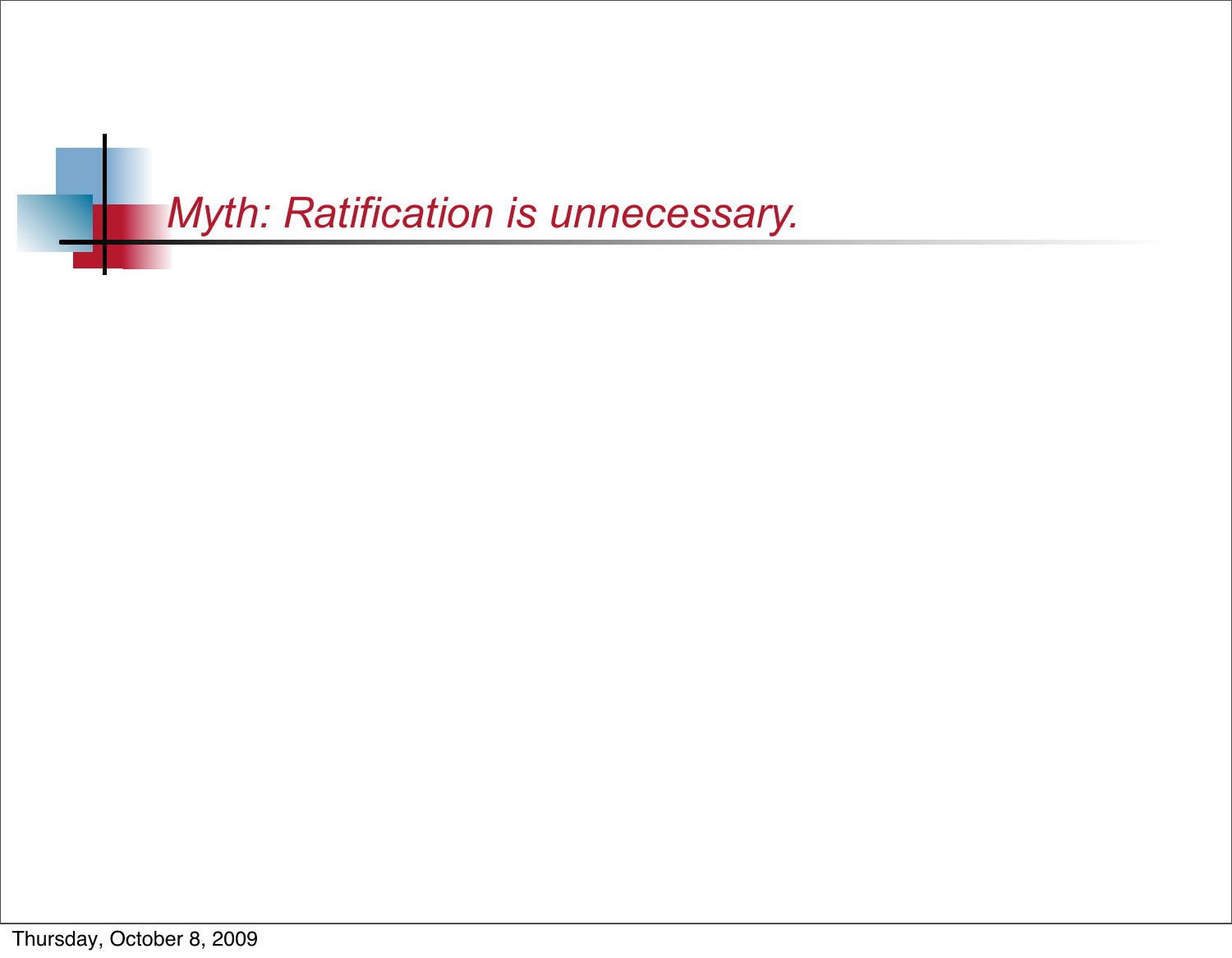## *Myth: Ratification is unnecessary.*

- While the U.S. has some of the best programs and laws to protect our children, there are *many* areas in which the U.S. needs to improve its treatment of children
	- $insufficient$  health care **! ! inadequate!educa5onal!opportuni5es ! ! poverty ! ! abuse ! ! hunger infant mortality ! ! incarcera5on ! ! adolescent!pregnancy homicide, suicide, and firearm-related deaths**
- In adhering to the reporting requirements contained in the Convention, our country would be compelled to reassess the state of children's well-being in the U.S.

• The CRC provides a framework for creating policies/programs that address the specific needs of children and families thus assisting in *making children a national priority*.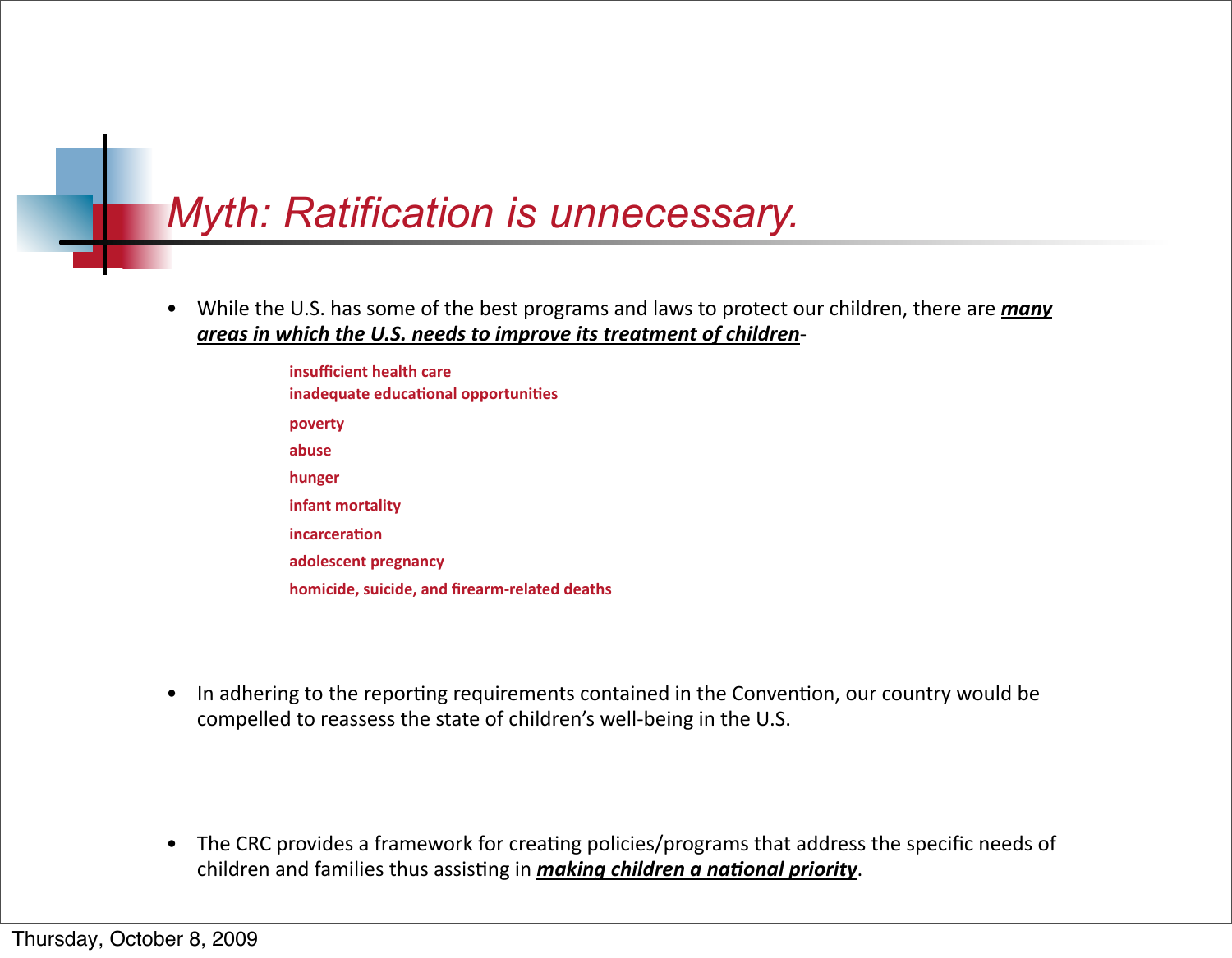# *International impact of U.S. ratification*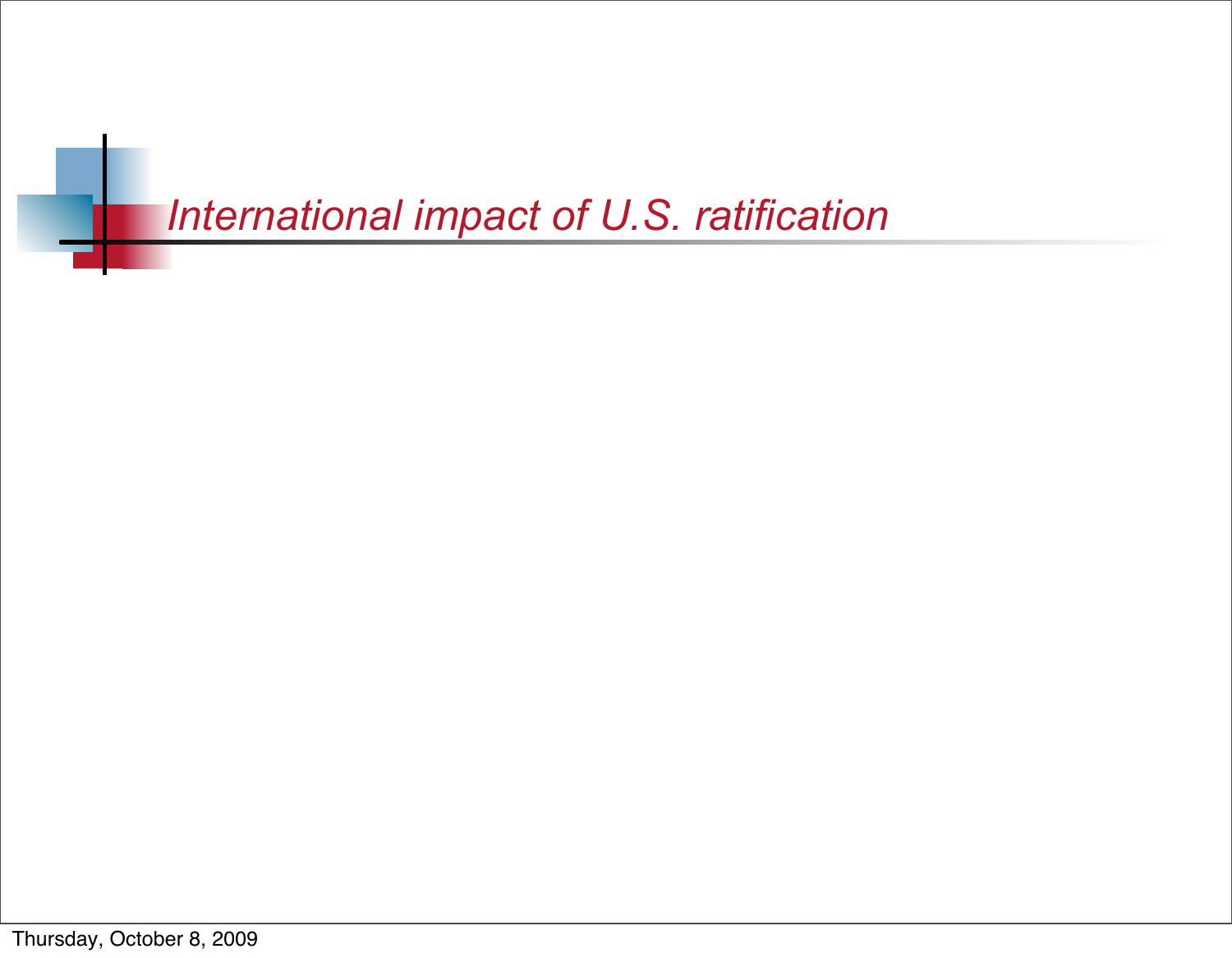# *International impact of U.S. ratification*

• Ratification would *enhance our role as an international leader in human rights*.

• It would lend greater credence to the Convention and U.S.- based human rights and humanitarian organizations.

- With U.S. ratification, *the world would stand united* in its universally shared goal to protect and promote children's best interests.
- The U.S. would be eligible to participate in the Committee on the Convention of the Rights of the Child, bolster international child advocacy efforts, and assist in enacting global standards and policies which safeguard children.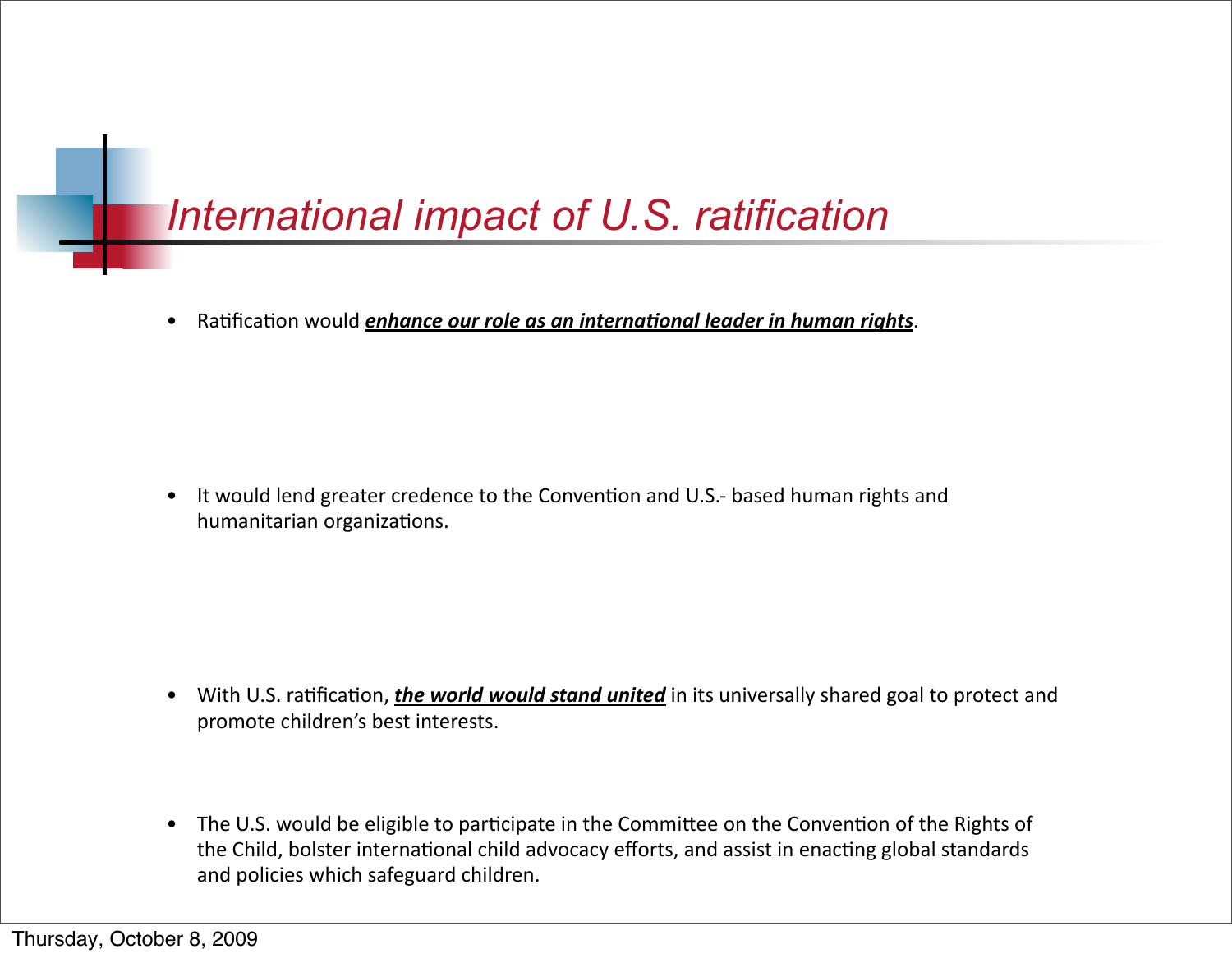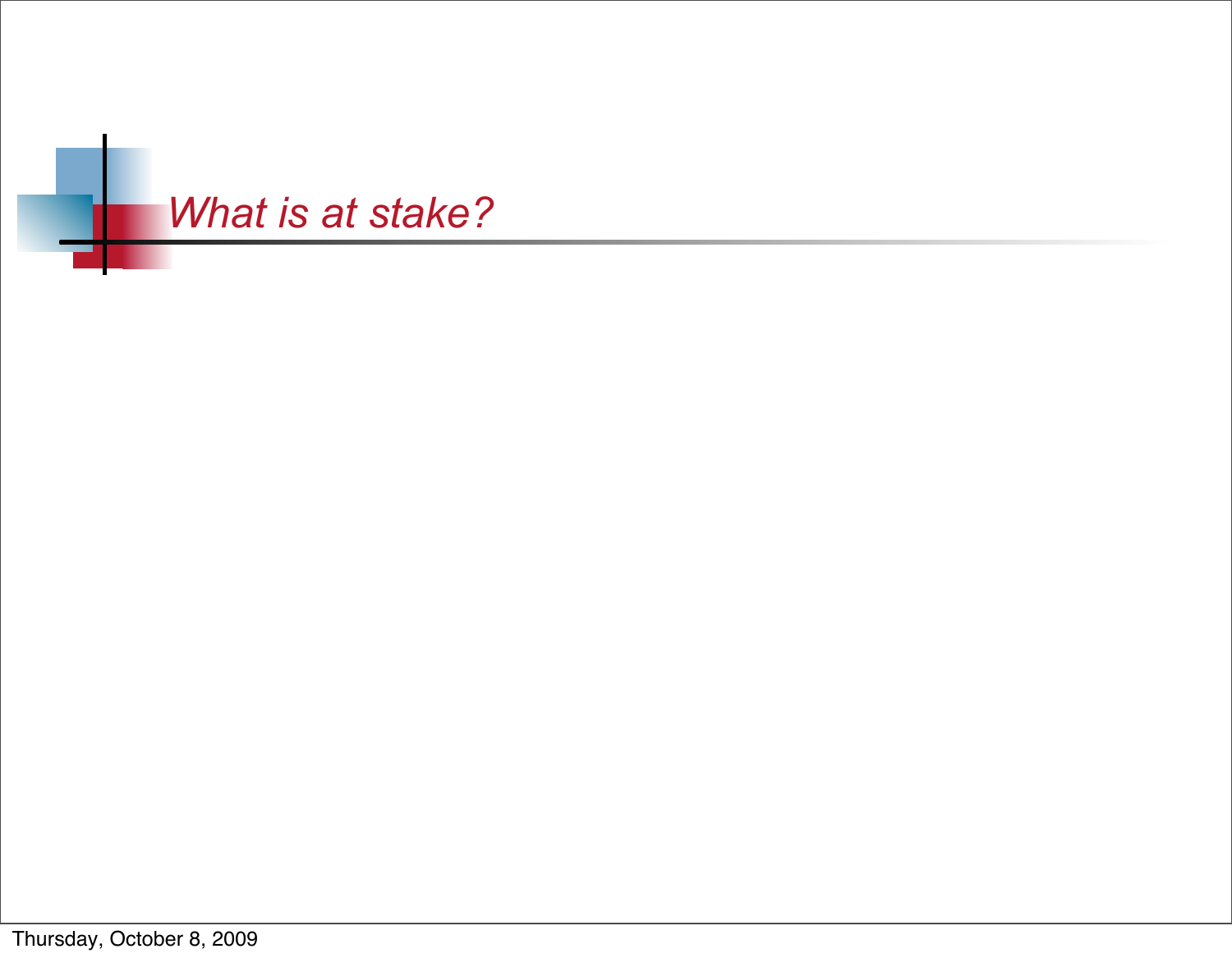

### **Our Children**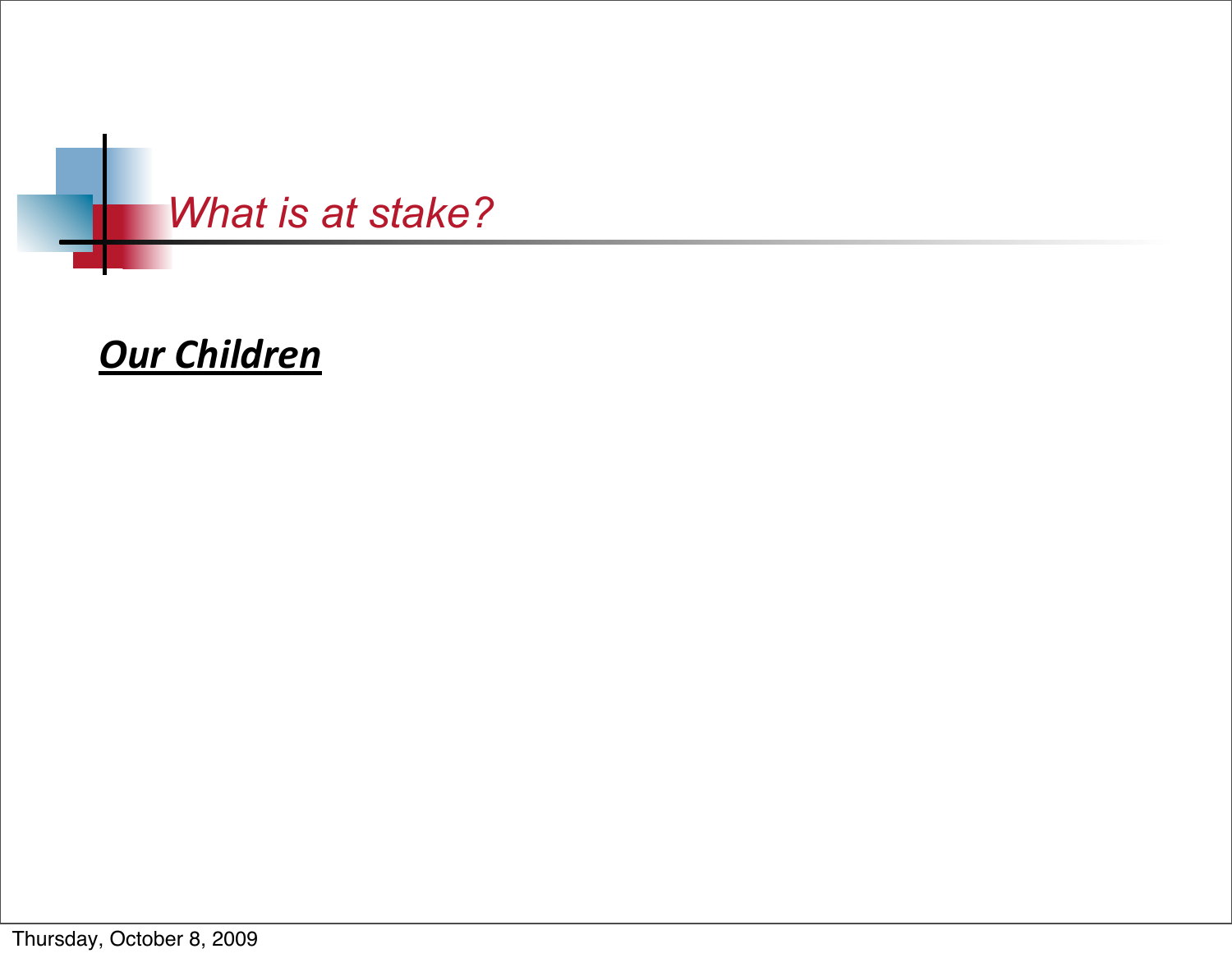

### **Our Children**

Failure to ratify the CRC is a failure to stand up for **all** children- a failure to recognize and address the plight of all children.